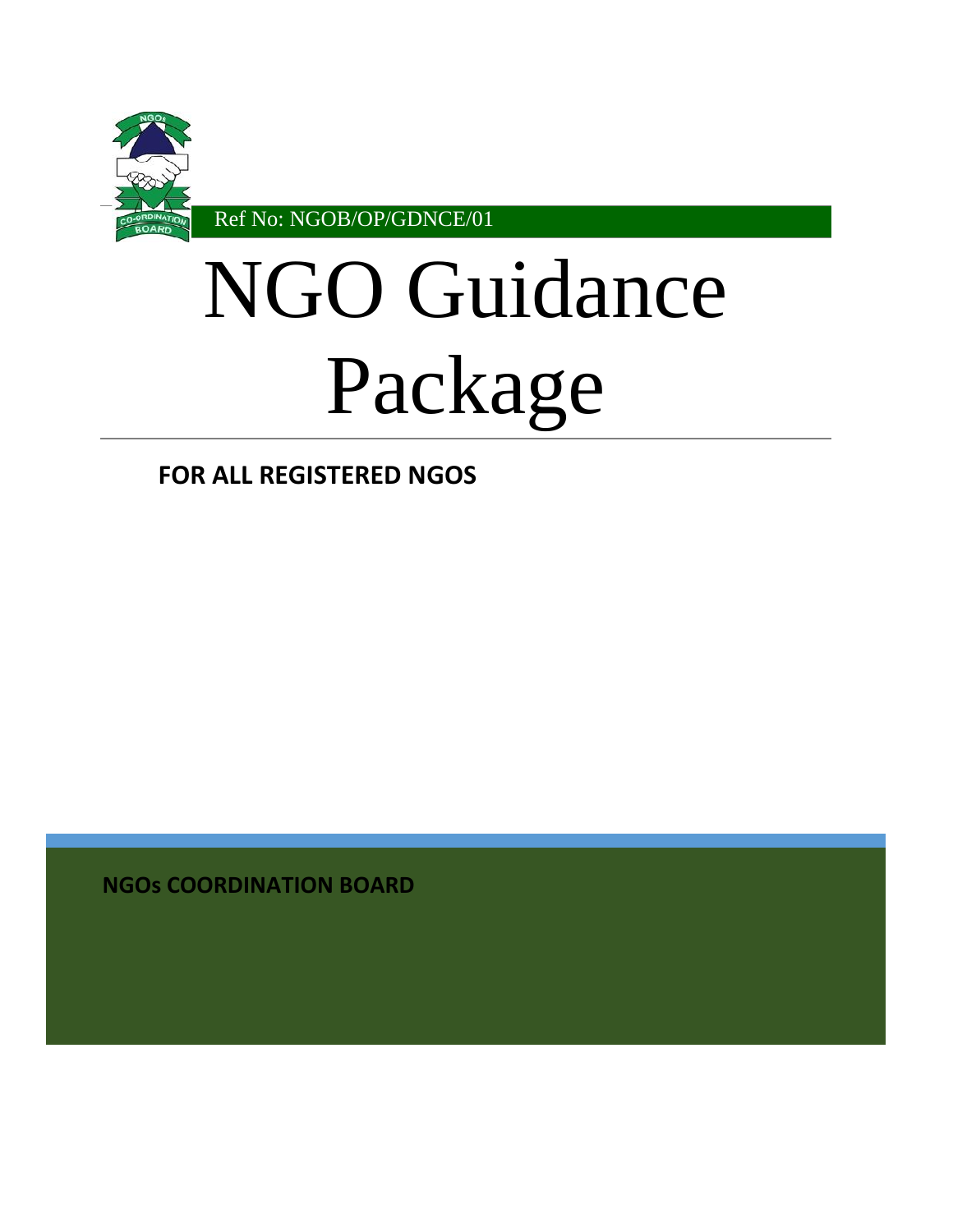# **ACKNOWLEDGEMENT**

We hope the information provided in this booklet will go a long way in improving compliance with both the NGO Act, 1990, NGO regulations 1992 and terms and conditions attached to NGOs registration certificate.

We acknowledge the contributions of operations staffs; team leader Ms. Juliana Akinyi, the support of Miss. Betty Odero and Mr. Isaiah Sang whose contributions and edition made this booklet a success completion.

Lastly, we would also like to acknowledge the technical support of the entire management and that of the Executive Director, Mr. Fazul Mahamed Yusuf.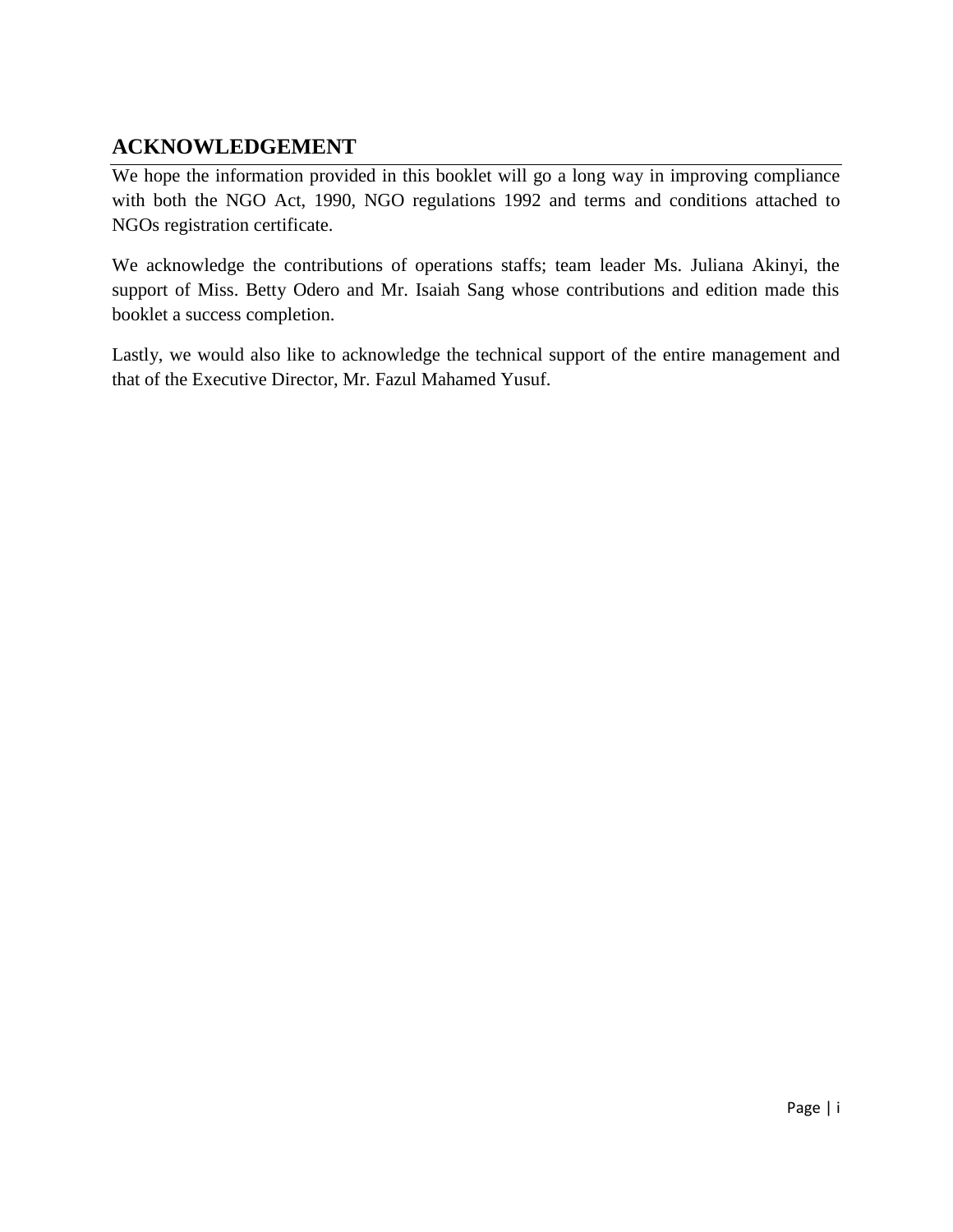# **TABLE OF CONTENTS**

| Page ii |
|---------|

| <b>ISSUE NUMBER</b> | <b>ISSUE DATE</b> | <b>REVISION NUMBER</b> |
|---------------------|-------------------|------------------------|
|                     | 10TH JULY 2014    | <b>FIRST ISSUE</b>     |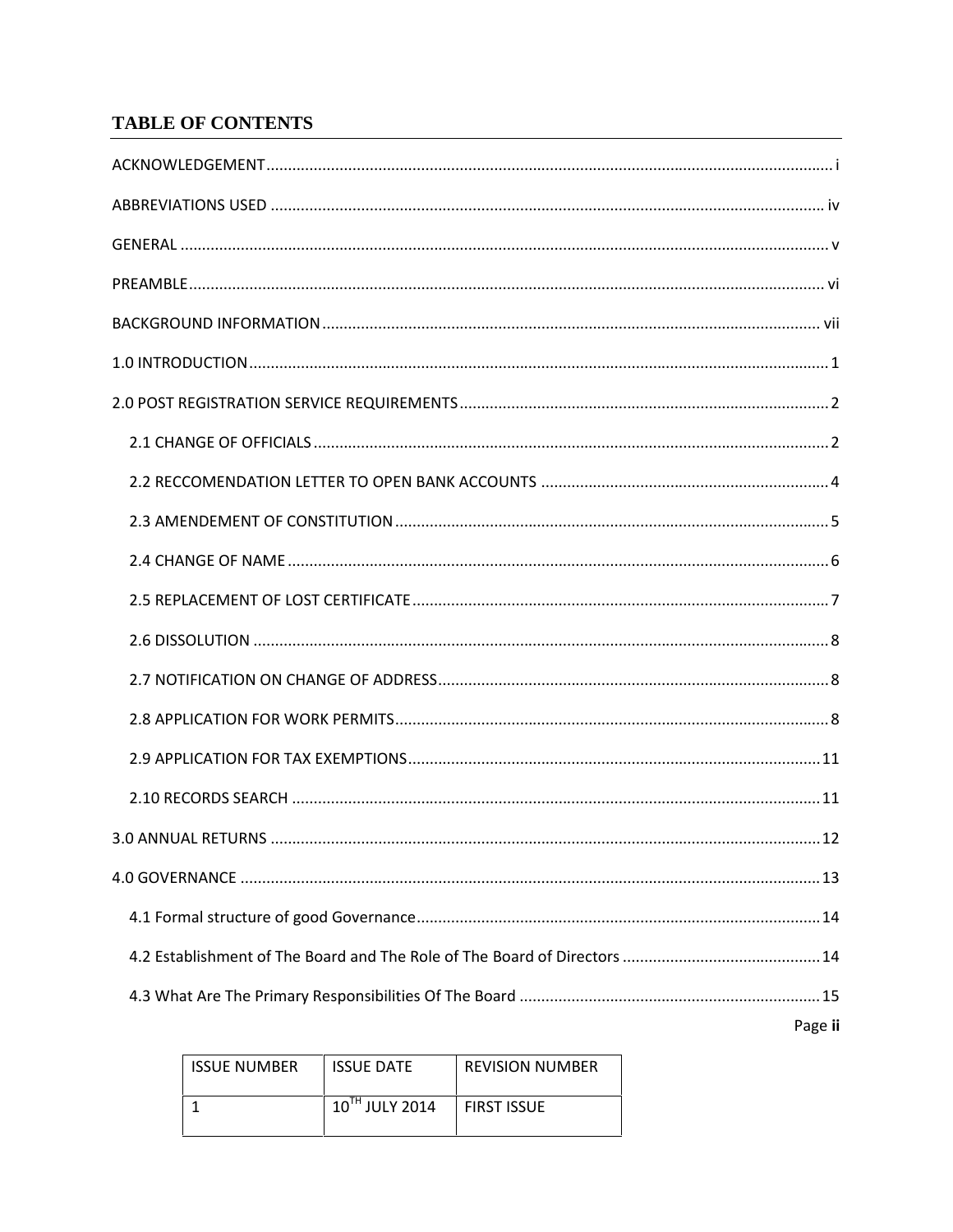Page **iii**

| <b>ISSUE NUMBER</b> | <b>ISSUE DATE</b> | <b>REVISION NUMBER</b> |
|---------------------|-------------------|------------------------|
|                     | 10TH JULY 2014    | <b>FIRST ISSUE</b>     |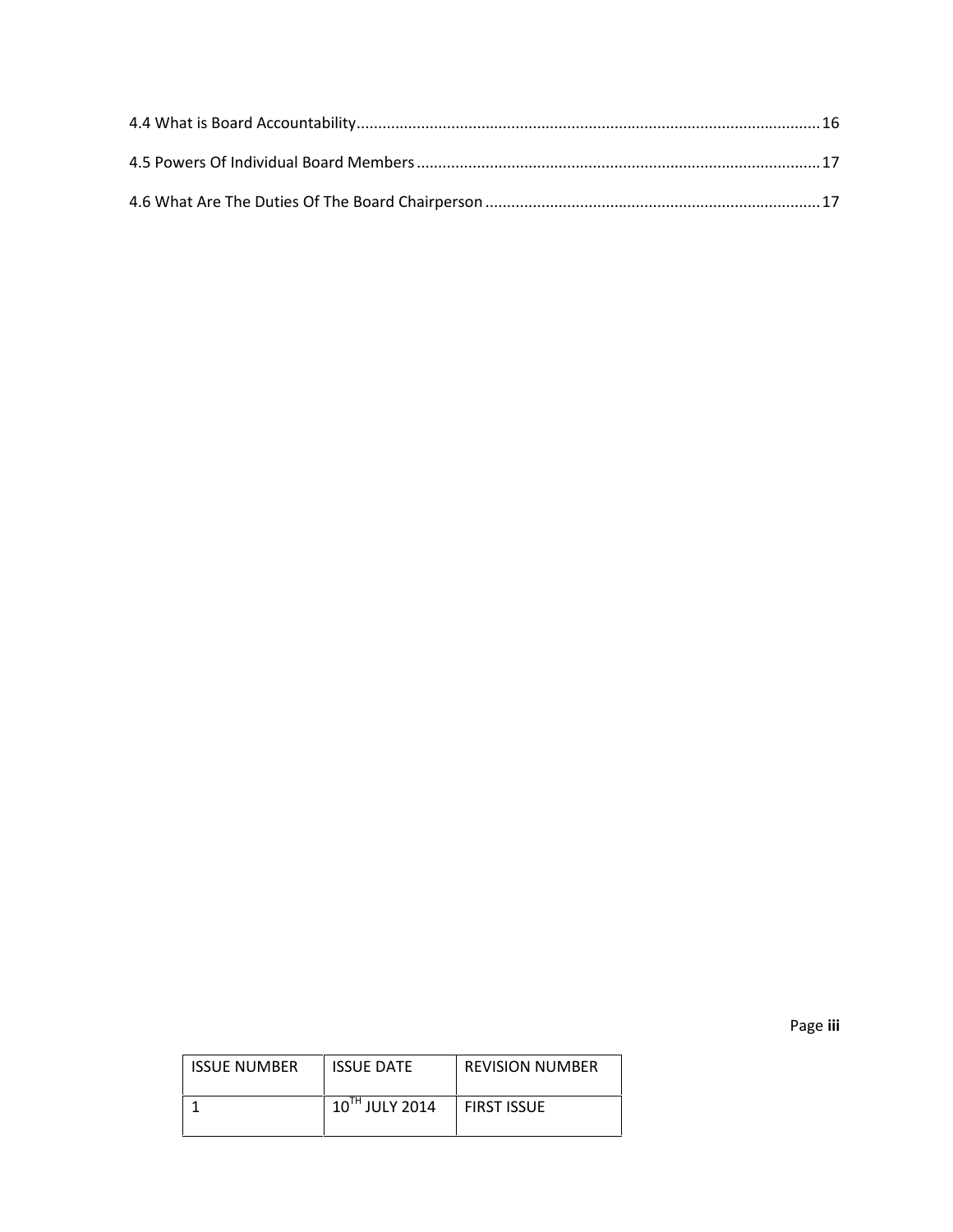# **ABBREVIATIONS USED**

- **NGO - Non-Governmental Organization**
- **NGOs - Non-Governmental Organizations**
- **NGOB- Non-Governmental Organizations Coordination Board**

Page **iv**

| <b>ISSUE NUMBER</b> | <b>ISSUE DATE</b>   | <b>REVISION NUMBER</b> |
|---------------------|---------------------|------------------------|
|                     | $10^{TH}$ JULY 2014 | <b>FIRST ISSUE</b>     |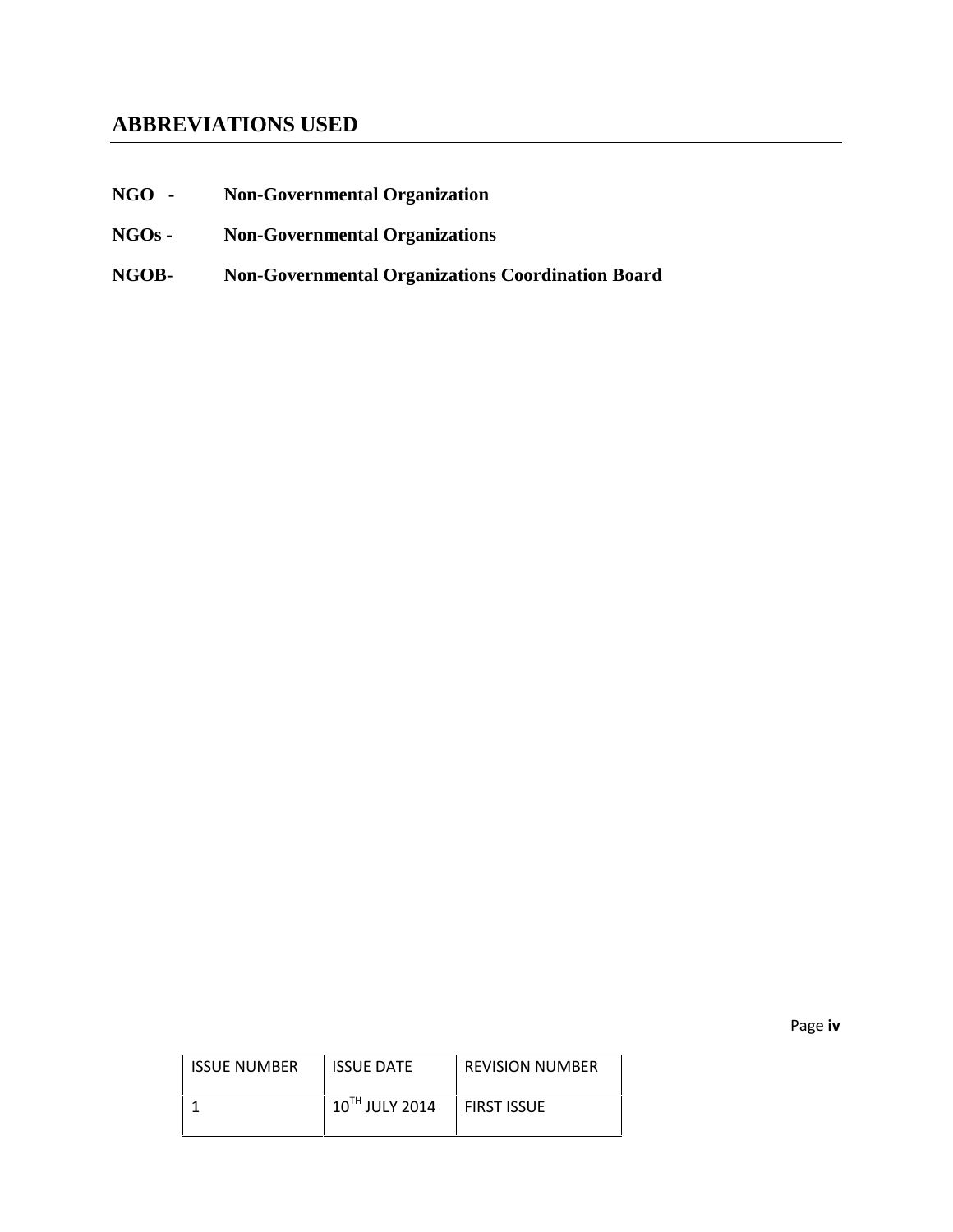# **GENERAL**

#### *1.1 Purpose:*

This booklet defines the specific requirements that must be met by NGOs when requesting for post registration services. The booklets also outline the legal and the administrative backing for the post registration services.

#### **1.2 Scope:**

This booklet forms a very good source of references to NGOs seeking for post registration services.

#### *1.3 Distribution:*

This booklet shall be distributed to all new NGOs.

#### *1.4 References*

- 1.4.1 The Non-Governmental Organizations regulation, 1992
- 1.4.2 The Non-Governmental Organizations Co-ordination Act, 1990
- 1.4.3 Terms of reference attached to NGOs certificate of registration
- 1.4.4 Registration and Post Registration Manual of the NGOs Board

### *1.5 Revision*

The revision of this booklet is controlled by the Head of Operations Compliance and Research.

Page **v**

| <b>ISSUE NUMBER</b> | <b>ISSUE DATE</b>   | <b>REVISION NUMBER</b> |
|---------------------|---------------------|------------------------|
|                     | $10^{TH}$ JULY 2014 | <b>FIRST ISSUE</b>     |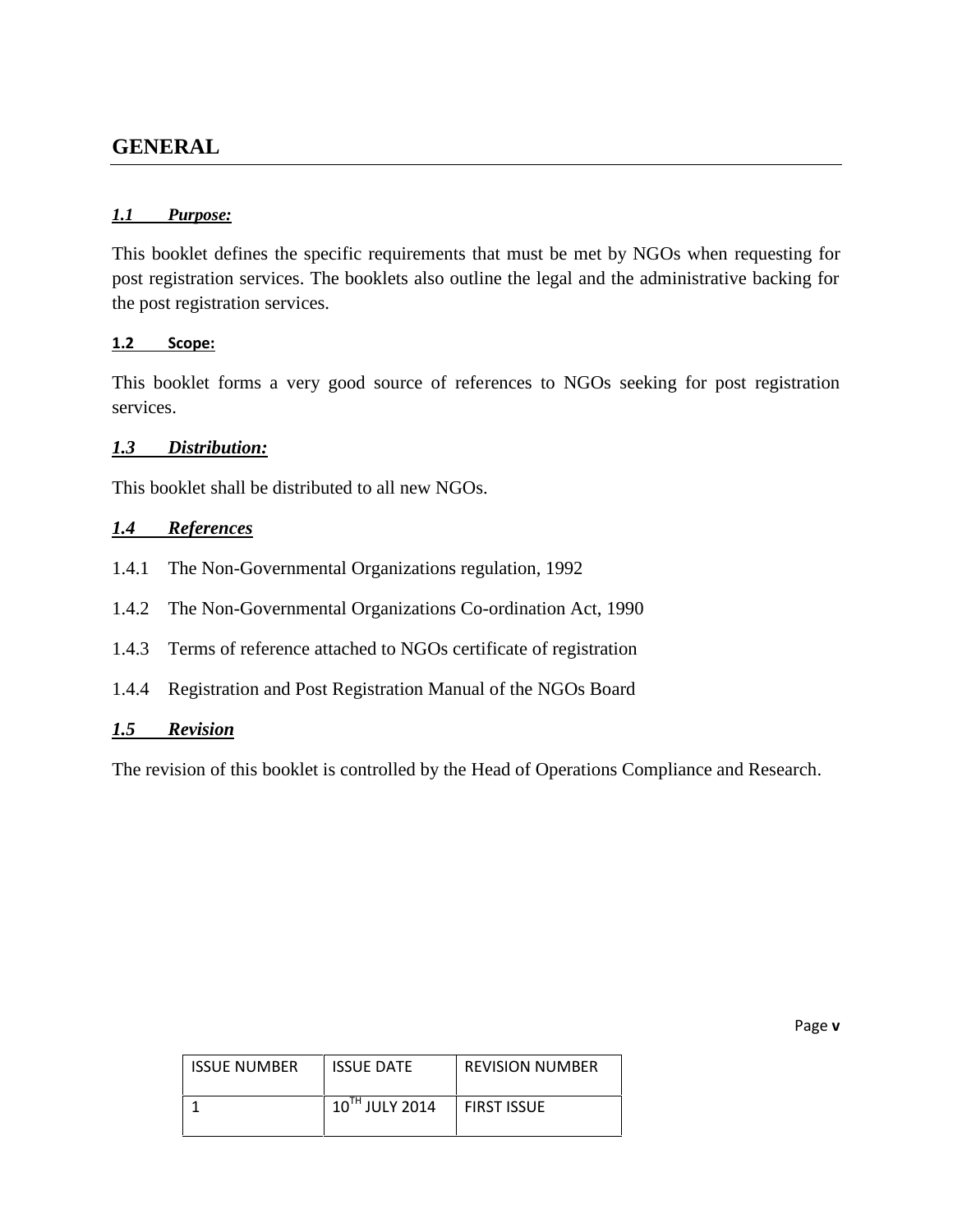# **PREAMBLE**

This booklet by outlining further the specific requirements for post registration services as being sought by NGOs after registration seek to simplify the ambiguity of requirements as presented to NGOs thereby enhancing compliance of NGOs.

This booklet should be viewed as an important reference point to NGOs compliance.

Page **vi**

| <b>ISSUE NUMBER</b> | <b>ISSUE DATE</b> | <b>REVISION NUMBER</b> |
|---------------------|-------------------|------------------------|
|                     | 10TH JULY 2014    | <b>FIRST ISSUE</b>     |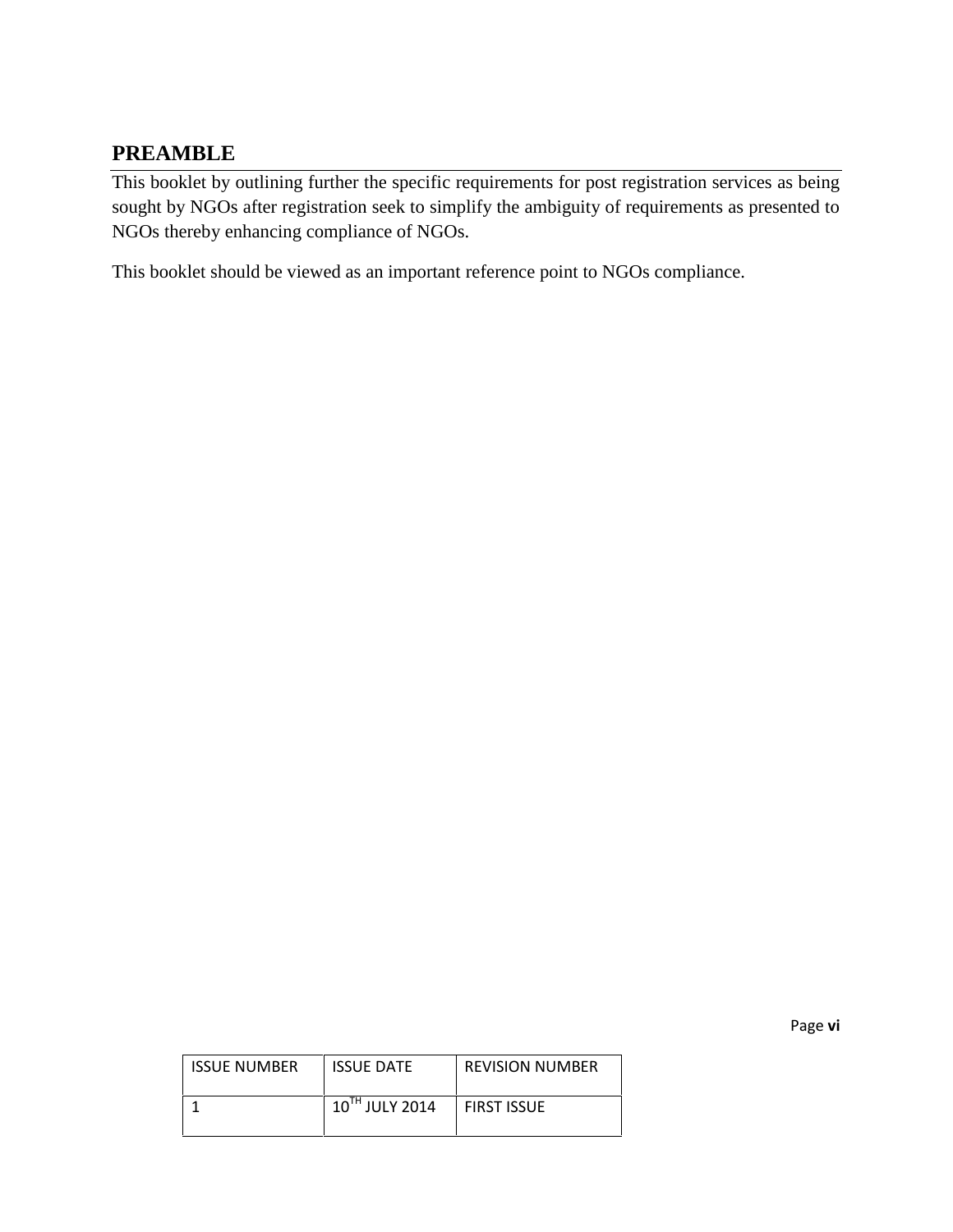# **BACKGROUND INFORMATION**

The NGOs Coordination Board is the state regulator for non-governmental organisations engaged in public benefit work and registered under the NGOs Coordination Act 1990.

The NGOs Board is established under the NGOs Coordination Act 1990 and seeks to efficiently and effectively regulate and enable the charitable sector to enhance its role in national development

The NGOs Co-ordination Board started its operations in 1992 under the Ministry of State in the Office of the President. Currently the Board is under the Ministry of Devolution and Planning. Specifically, the NGOs Co-ordination Board is responsible for *inter alia* registering, facilitating and coordinating all national and international NGOs operating in Kenya; advising the government on their contribution to national development ; providing policy guidelines for NGOs to align their activities with national priorities and receiving and analyzing NGOs annual reports .

The NGOB has envisioned an enabled environment for Charities activities. This booklet is thus designed to provide NGOs with information that will not only enable them in undertaking their activities but also enhance their compliance.

Page **vii**

| <b>ISSUE NUMBER</b> | <b>ISSUE DATE</b> | <b>REVISION NUMBER</b> |
|---------------------|-------------------|------------------------|
|                     | 10TH JULY 2014    | <b>FIRST ISSUE</b>     |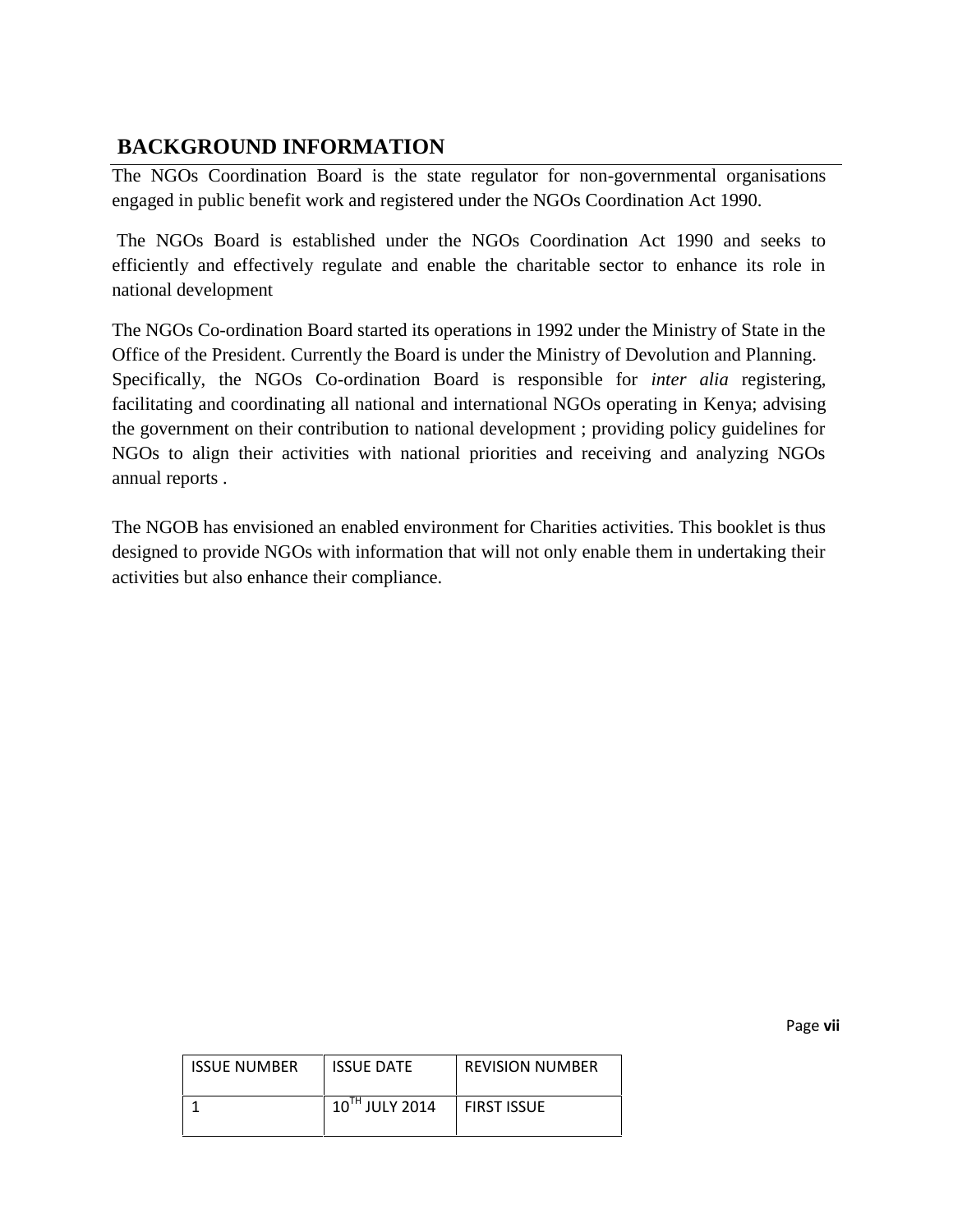# **1.0 INTRODUCTION**

This booklet is envisaged firstly as a means of expounding service requirements to NGOs with an aim of enhancing their understanding of requirements for post registration services as sought by them. It ensures common understanding of these requirements.

The booklet is also an induction manual and guide for NGOs. The booklet is borrowed from the Non-Governmental Organizations regulation, 1992, the Non-Governmental Organizations Co ordination Act, 1990, terms of Reference attached to NGOs certificate of registration, registration and post registration manual of the NGOs Board.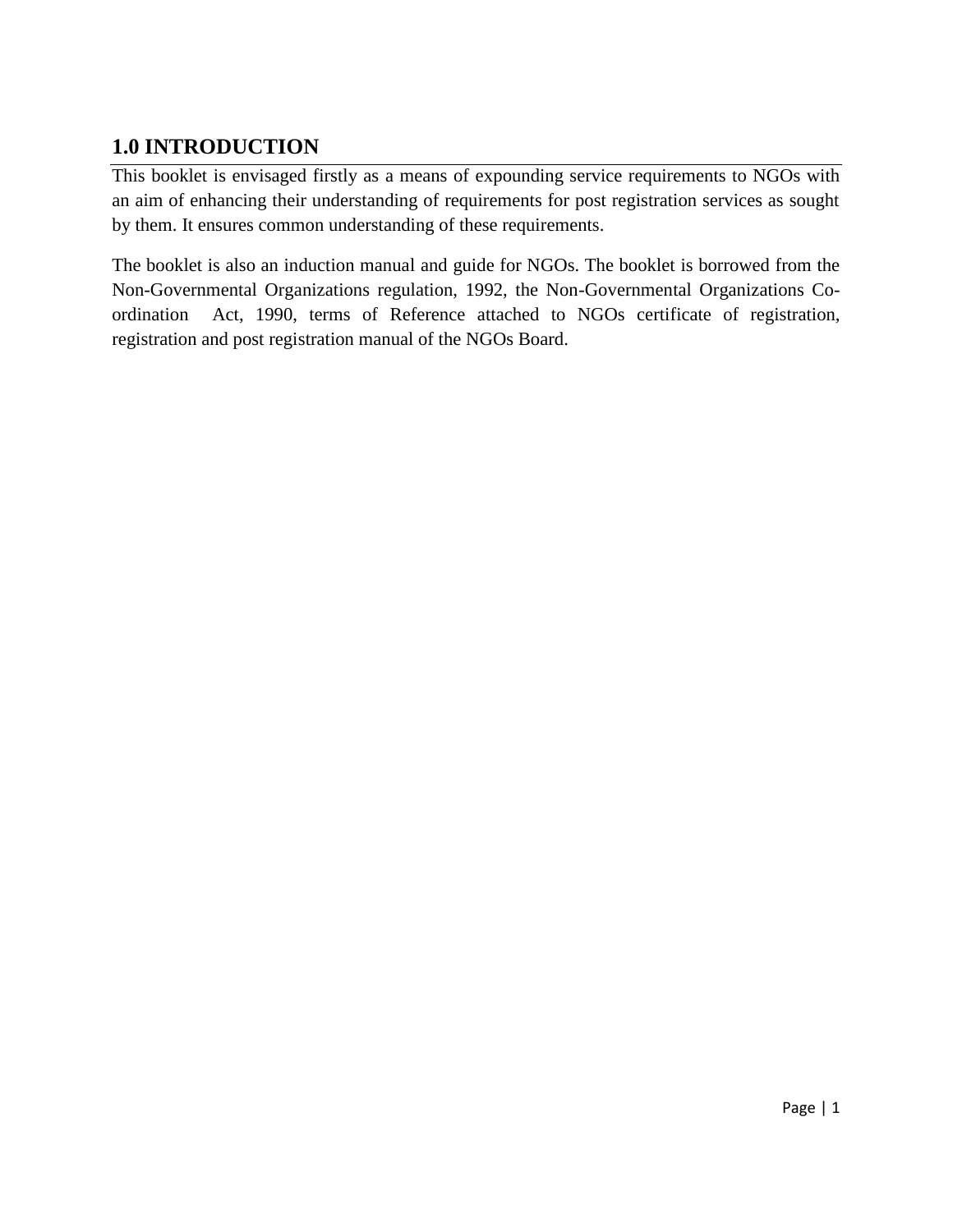# **2.0 POST REGISTRATION SERVICE REQUIREMENTS**

Post registration services are services offered by NGOB after registration. Explanations of requirements for these services are outlined in this booklet.

NGOs should note that these services shall not be provided to them unless and until they endeavor to comply with annual returns and any other outstanding governance issues in their file. Regularization of the organization's file means that the organization has adhered to all the terms and conditions attached to their certificates including but not limited to: update annual returns, current postal and physical address, current list of office bearers for our purposes list of the three top officials pursuant to the organizations constitution, formation of a substantive board, payment of all outstanding fees and penalties among others

# **2.1 CHANGE OF OFFICIALS**

## **2.1.1 Introductions:**

The two basic guidelines for assessing applications for change of officials are firstly section 22 (1) of the NGO Regulations 1992 that provides for change of officials and the applicant organizations own constitution specifically, the sections dealing with Governance Structures and officials and the section on elections. This is also one of the terms and conditions attached to certificate of NGO registration.

Section 22 (1) of the N G O Regulation s provide that any changes to the officials of an organization be filed within 14 days after the said changes have occurred. Secondly, it further states that these changes be filed through a notice in Form 13 and signed by 3 officials of the organization

**Form 3** is the registration form that is normally used by NGOs to file for new applications, when an NGO is filing for change of officials they are only required to **ONLY** fill the particulars of the officials who have been replaced.

**Forms 13** requires both the outgoing and incoming to sign out and in respectively.

#### **2.1.2 Requirements for Change of officials**

i. Submit a copy of minutes authorizing the change of office bearers signed by both outgoing and incoming officials.

#### *Execution of Minutes:*

a) Minutes should be submitted within 14 days from the date of meeting.

| <b>ISSUE NUMBER</b> | <b>ISSUE DATE</b>   | <b>REVISION NUMBER</b> |
|---------------------|---------------------|------------------------|
|                     | $10^{TH}$ JULY 2014 | <b>FIRST ISSUE</b>     |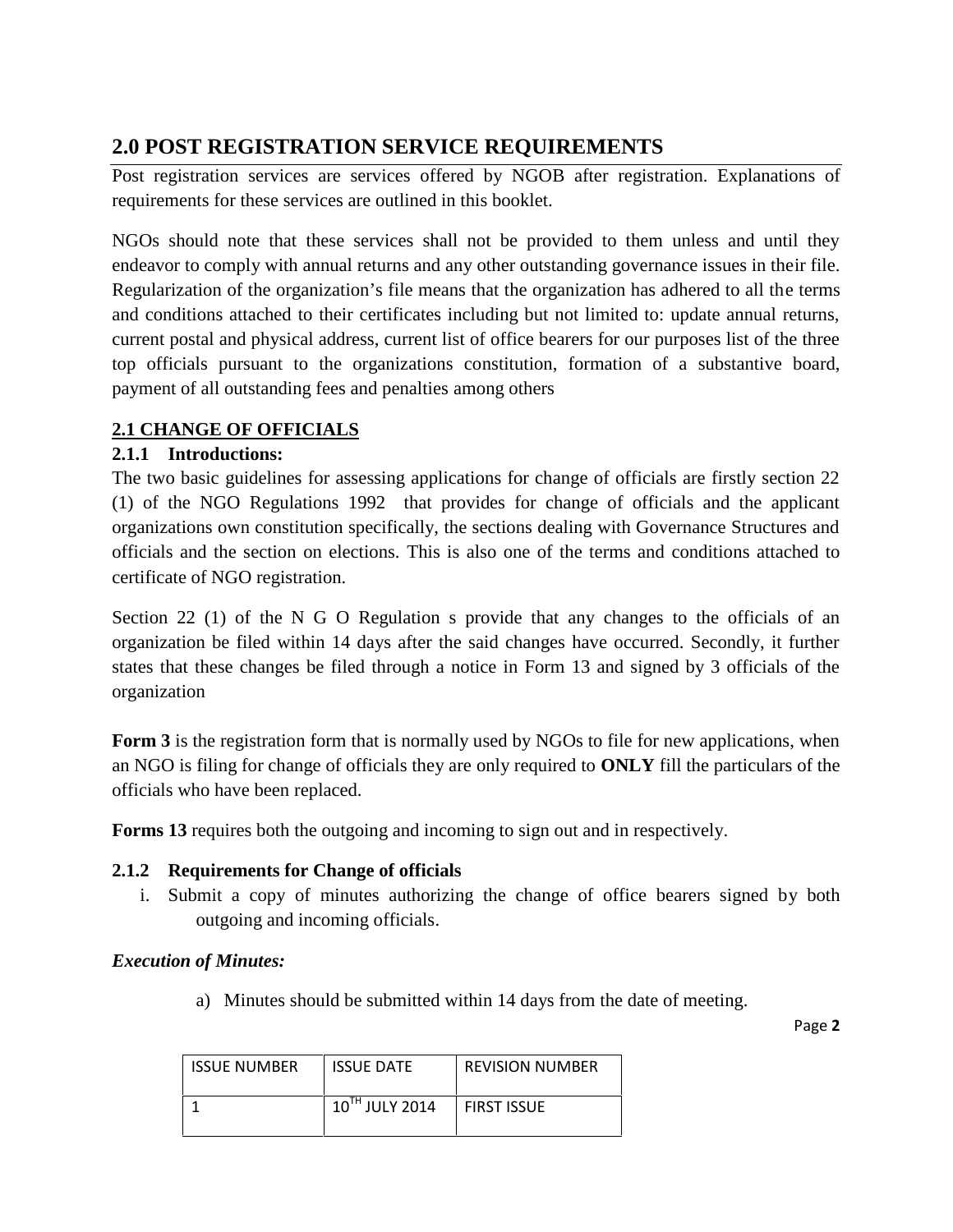- b) Minutes should have an agenda of incorporation of new members if new members are been brought in the organization and were never in our records.
- c) Minutes should also indicate the process of bringing in new officials if it was through elections, expiry of term, disciplinary decision, resignation or death.You can also specify other reasons which are not indicated here.
- d) The meeting for changes can either be Annual General Meeting or Special General Meeting depending on the reason for changes.
- e) Where an organization has been in existence for more than a year and they have filed for changes of officials, as long as they meet the threshold of the minimum required for the Board, that change shall be constructed also as constitution of a substantive Board.
- f) Minutes extracts or resolutions communicated in the absence of full minutes are not accepted. Informed decision can only be made by the NGOB if it is presented with full minutes in the correct format with original signatures.
- ii. Dully filled **Form 13** by both outgoing and incoming officials should be properly executed to avoid the changes not to be confirmed. Form 13 provides for outgoing officials to sign out and the incoming officials to sign out. The signatures of the outgoing officials MUST match the specimen signatures in the NGOB records.
- iii. **Form 3** filled and signed by incoming officials only, the particulars of the incoming official should be properly filled and legible.
- iv. 2 passport size photographs of the incoming officials on a white background.
- v. A copy of the ID/Passport of the incoming official(s)
- vi. Certificate of good conduct (include the finger prints and receipt) and an equivalent clearance certificate for foreigners from their country of origin
- vii. In case of death there should be a copy of the death certificate, Affidavit from the local Administration, Eulogy or copy of newspaper advertisement from any of the local dailies.
- viii. Processing fee of Kshs.4000
- ix. Outgoing Officials to be informed of the changes.

# **2.3.1 Reasons for NGOB rejection of Change of Officials**

- **i.** If the signature of the outgoing official does not match specimen signature in our records**.**
- **ii.** Minutes provided have expired meaning 14 days have passed since the meeting was held**.**
- iii. The organization is not compliant; they are not up to date in submitting annual returns or have other outstanding governance issues.

| <b>ISSUE NUMBER</b> | <b>ISSUE DATE</b> | <b>REVISION NUMBER</b> |
|---------------------|-------------------|------------------------|
|                     | 10TH JULY 2014    | <b>FIRST ISSUE</b>     |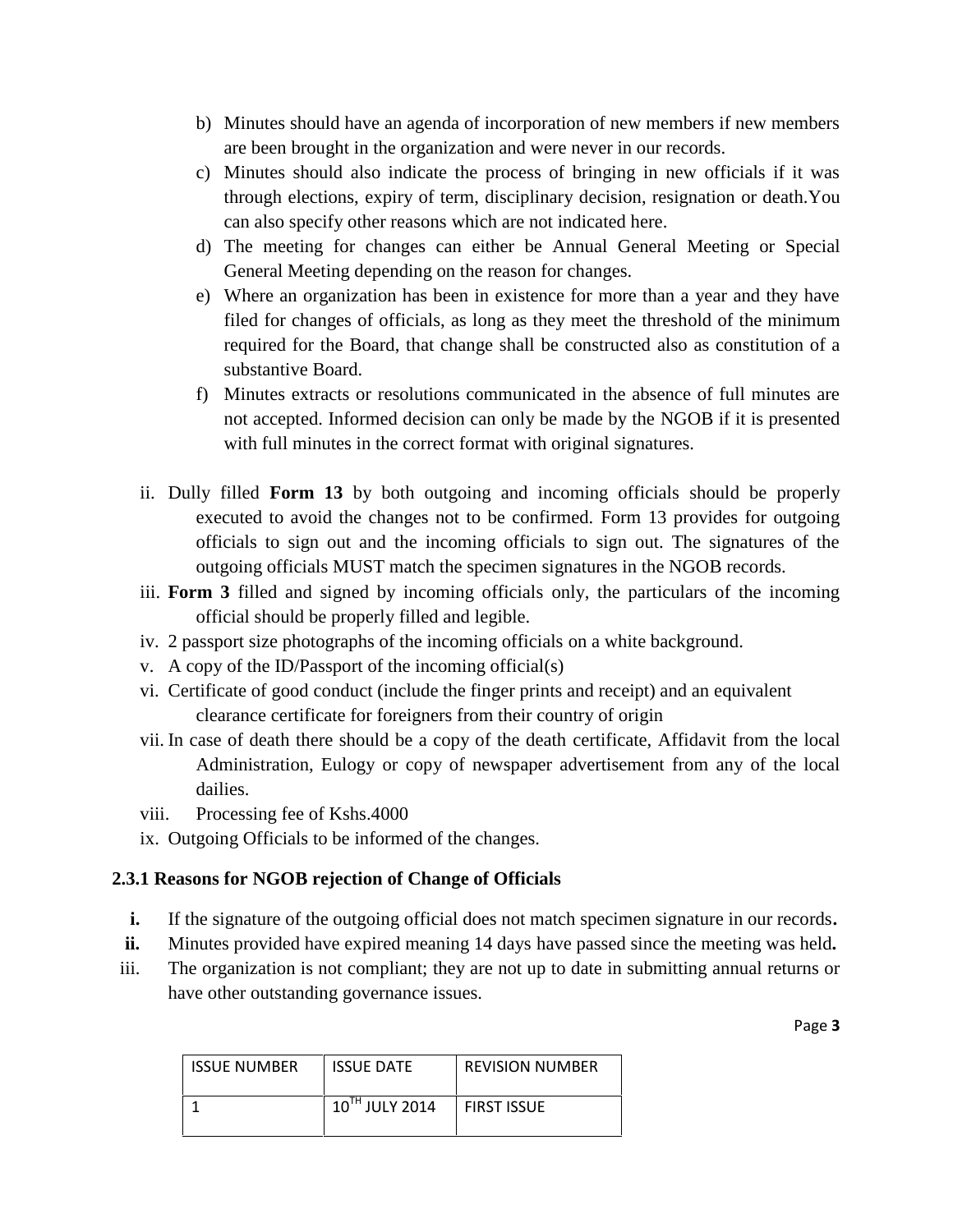iv. The outgoing official raises an objection to the changes.

# **2.2 RECCOMENDATION LETTER TO OPEN BANK ACCOUNTS 2.2.1 Introduction**

It is a requirement that all registered NGOs seeking to open bank accounts seek authority in writing from the NGOs Coordination Board. This is an administrative requirement and is not contained in neither the Act nor Regulations. This is also one of the terms and conditions attached to certificate of NGO registration.

#### **2.2.2 Requirements for Bank Recommendations**

- i. Introduction letter to the Executive Director (ED) of NGOB. The letter must specify the bank, branch and the signatories for the account the NGO intent to open.
- ii. Copy of minutes signed by registered officials and stating signatories and signing instructions. The minutes must resolve to open bank account. The minutes MUST also stipulate the branch and the signatories of the account. The minutes must be submitted within 14 days from the date of the meeting. In some instances an official of the organization may be out of the country and cannot sign the minutes. In such a scenario the said official can send an Email, E-Fax, Fax to the NGOs Co-ordination Board that He /She has no objection to the said resolutions.
- iii. Processing fees which for the time being is KES 4000
- iv. Please note that all NGO bank accounts should have at least one substantive Kenyan board member as a signatory.

#### **2.2.3 Linking bank letters to Change of Officials**

- i. Where an organization has recently made changes to its officials and has either filed the changes with the Board or is in the process of filing the changes, no Bank Letter shall be issued confirming the proposed changes as officials of the organization until such a time that the NGOB has enacted the changes and issued a letter confirming the same.
- ii. Consequently, where there are changes to officials being effected, applicant organizations are advised to finalize the changes first before embarking on seeking for Bank Letter.

| <b>ISSUE NUMBER</b> | <b>ISSUE DATE</b> | <b>REVISION NUMBER</b> |
|---------------------|-------------------|------------------------|
|                     | 10TH JULY 2014    | <b>FIRST ISSUE</b>     |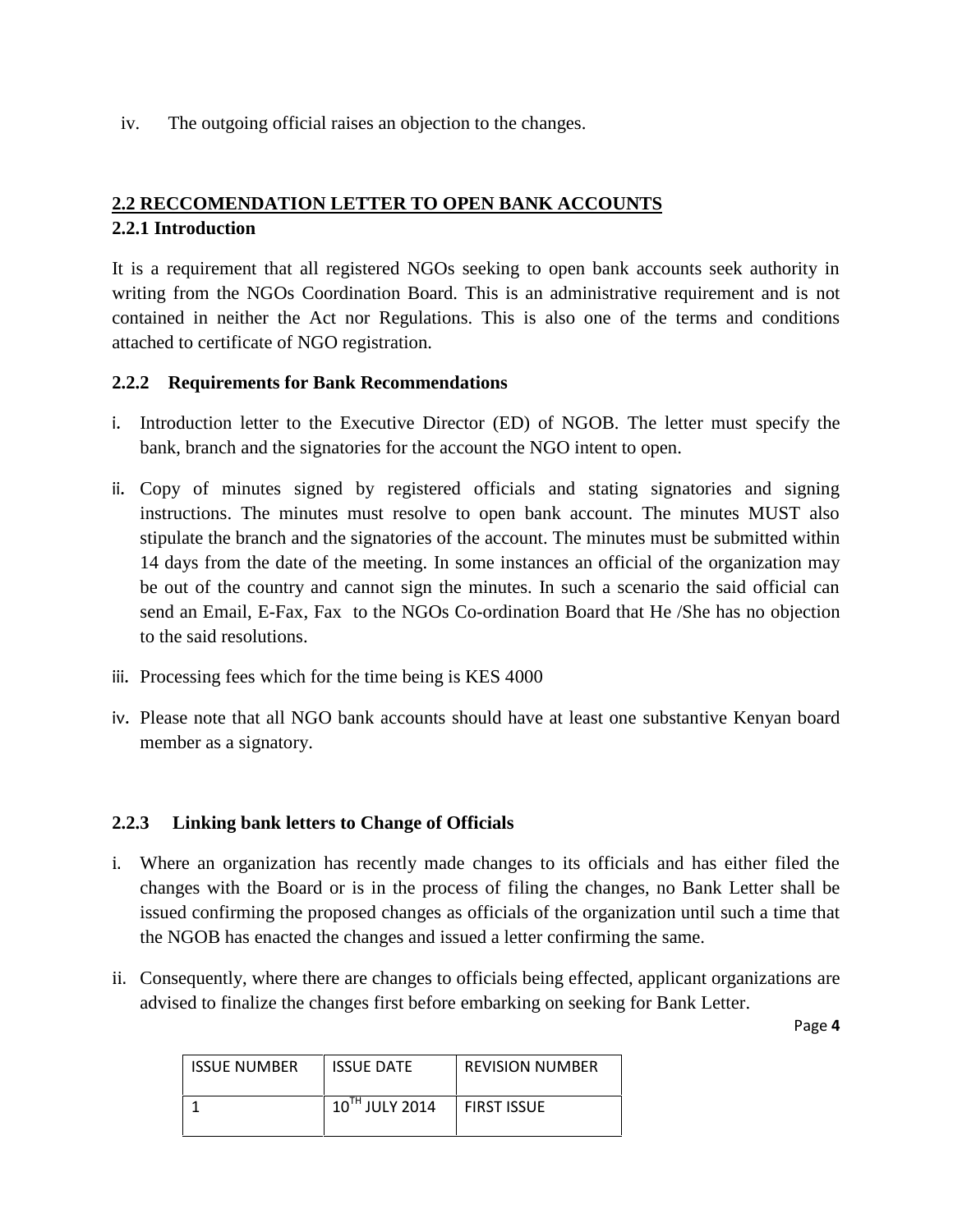#### **2.2.4 Reasons for Rejecting Bank Letter Request**

- i. Minutes submitted have expired the organization has submitted minutes after the fourteen days limit. They will be required to hold another meeting to reconfirm the resolution.
- ii. Where the specimen signature of any of the top 3 official does not conform to the NGOB records.
- iii. Where the NGO is not up-to-date with its returns. The NGO will be required to comply by filling all the pending returns, pay the filling and the penalty fee for the years defaulted.
- iv. When an organization has changed officials without informing the Board. Such an organization will be required to follow the procedure for change of officials before the recommendation letter is issued.
- v. If an organization had opened previous accounts without informing the NGOs Coordination Board.

## **2.3 AMENDEMENT OF CONSTITUTION**

#### **2.3.1 Introduction:**

Subject to sec 21 of the NGOs Regulations, 1992, any organization that amends its constitution shall through an official letter to the ED furnish NGOB with its minutes together with the justification of the change within fourteen days from the time which the resolution to take the action was proposed.

Directions to amend NGO constitution can be as a result of notice from the NGOB or decision by a NGO. NGOs are at liberty to amend their constitution provided the changes does not alter the organization main objective. The organization may by a special resolution pass modify or repeal its constitution, provided that the alteration, modification shall not impair or prejudice the effectiveness of the constitution.

#### **2.3.2 Requirements for Amendment of Constitution:**

1. Formal application addressed to the Executive Director seeking for consent, signed by the three registered officials of the Organization.

| <b>ISSUE NUMBER</b> | <b>ISSUE DATE</b> | <b>REVISION NUMBER</b> |
|---------------------|-------------------|------------------------|
|                     | 10TH JULY 2014    | FIRST ISSUE            |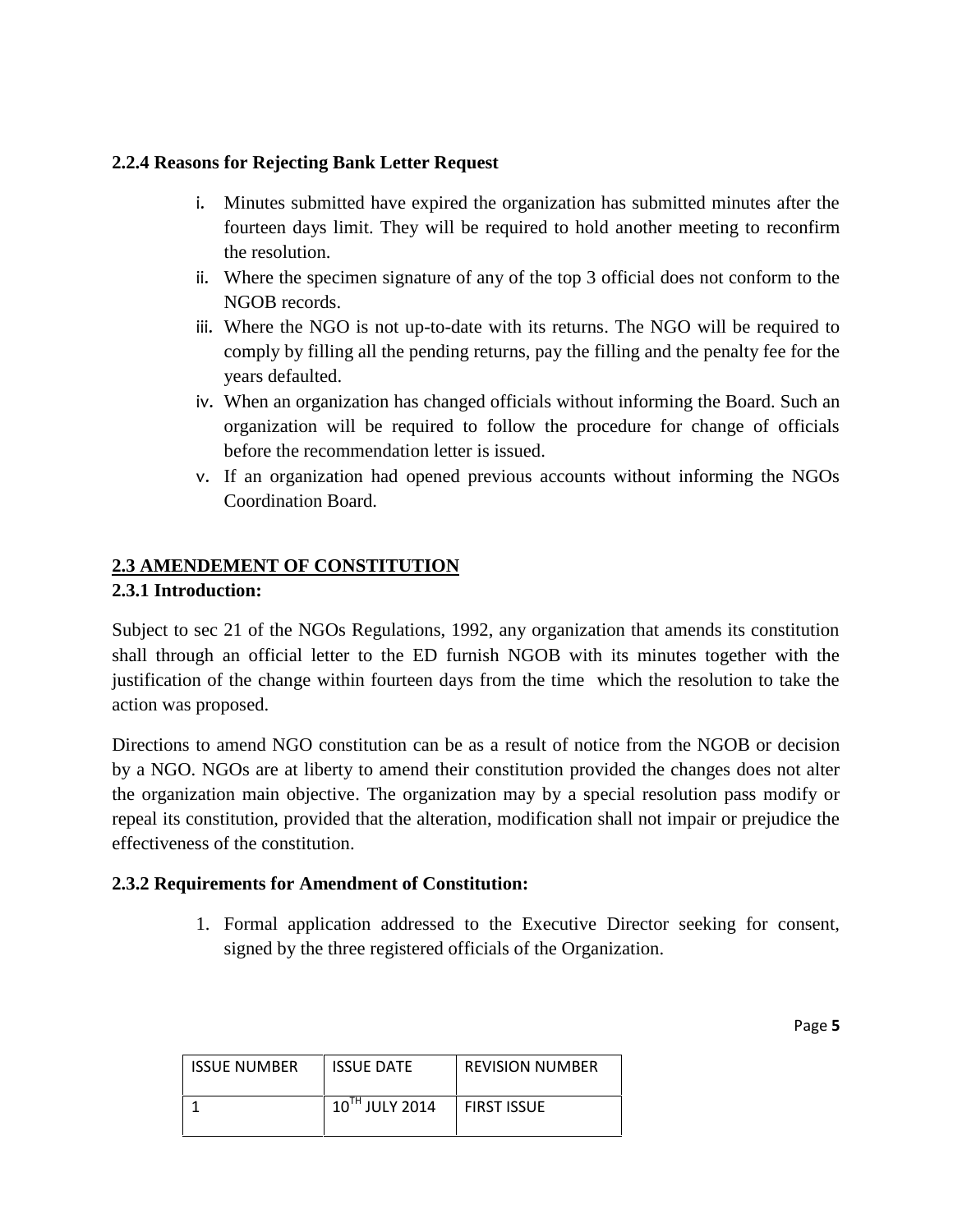- 2. Copy of the Minute of the meeting authorizing the amendments to the Constitution to be submitted within 14 days of the meeting clearly giving reasons for the amendment.
- 3. Copy of the new Constitution with highlighted sections to be amended.
- 4. Kes.4000/-processing fee.

#### **2.3.4 Reasons for rejection of amendment of constitution:**

- i. Minutes with the resolution to amend the constitution has been submitted after the fourteen days have elapsed.
- ii. The constitution is not properly signed.
- iii. The main objective has been amended; this will require the organization to seek fresh registration since the mandate has changed.
- iv. Amendment not consistent with the NGO Act, Regulation or good practice.
- v. The amended section is not highlighted.

# **2.4 CHANGE OF NAME**

#### **2.4.1 Introduction**

Subject to sec 21 of the NGOs Regulations, 1992, any organization that amends Name shall through an official letter to the ED furnish NGOB with its minutes together with the justification of the change within fourteen days from the time which the resolution to take the action was proposed.

Change of name can be prompted by a number of factors; where the organization feel that the original name is too long, donor requirement, the name does not reflect the activities/objectives of the NGO among others.

#### **2.4.2 Requirements for Change of Name**

- 1. Formal application addressed to the Executive Director seeking for consent, signed by the three registered officials of the Organization.
- 2. Fill in a approved Name Reservation Form (F2).
- 3. Fill in **Form 16** for Change of Name.
- 4. Application should state the changes and give reasons for the change.
- 5. Submit Minutes of the meeting proposing and resolving for change of name.
- 6. Application should be brought within 14 (fourteen) days from the date of the meeting. All signatures must be originals: scanned and photocopied will not be accepted.

| <b>ISSUE NUMBER</b> | <b>ISSUE DATE</b> | <b>REVISION NUMBER</b> |
|---------------------|-------------------|------------------------|
|                     | 10TH JULY 2014    | <b>FIRST ISSUE</b>     |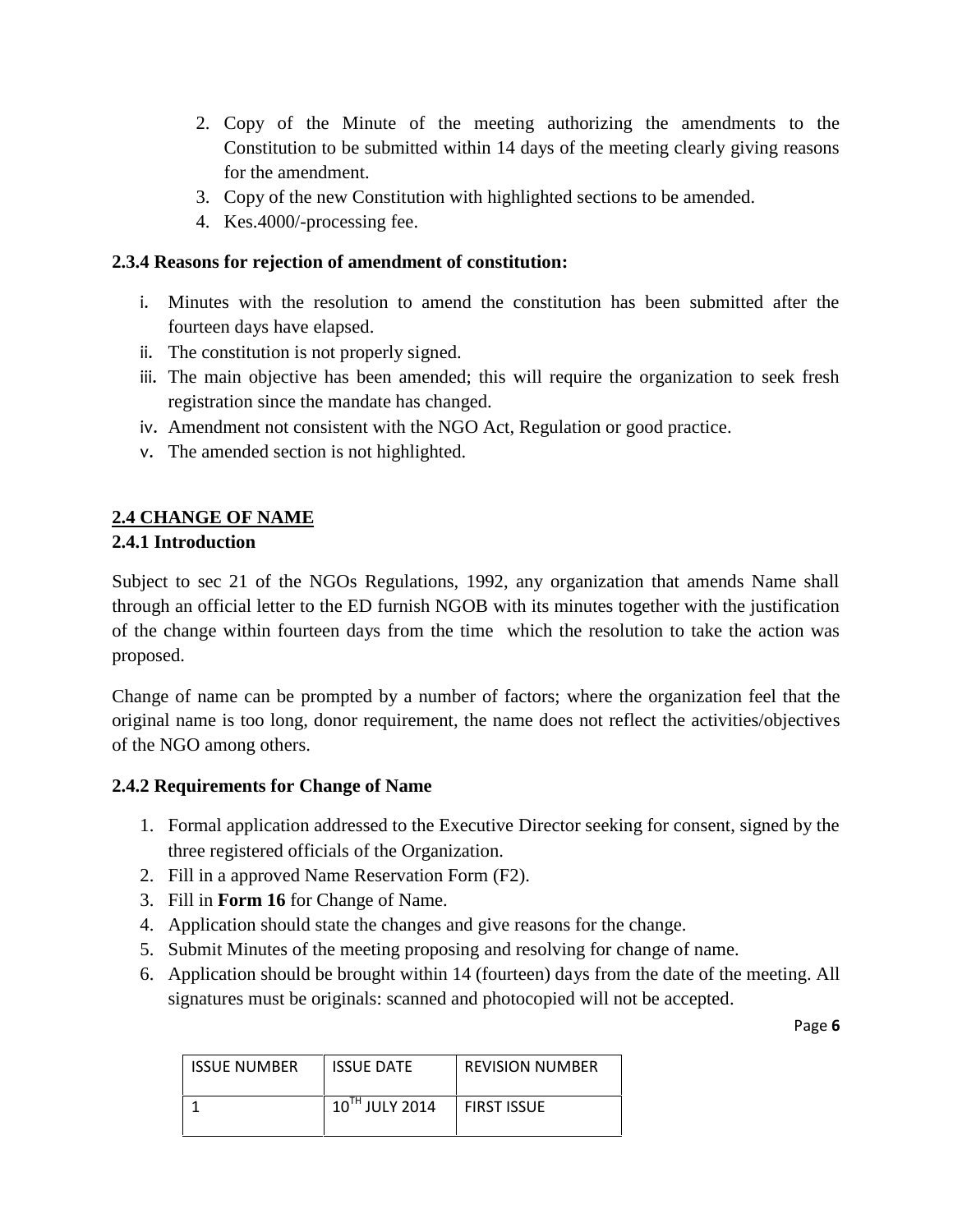- 7. A processing fee of Ksh.27,200 for International NGOs and Ksh.12,500 for local NGOs.
- 8. The applicants to place an advert in the local dailies informing the general public of the change in the Daily Nation or Standard. The advert should be 10cm by 1column.
- 9. Provide an amended copy of your constitution showing the new name.

#### **2.4.3 Reasons for rejection of Change Name**

- i. Minutes of the meeting proposing the change of name has expired.
- ii. The name alters the organization main objective *for example* if the organization has been dealing with HIV AND CHILDREN and changes the name to an Agriculture Development Organization.
- iii. If the organization has not amended the Name Article in its constitution.
- iv. Form 16 which is used for change of Name has been signed by officials not recognized in our records.
- v. The organization has not changed the name in the constitution they have presented to the Board.
- vi. The organization has submitted an altered constitution without informing the Board of the changes.
- vii. Signatures presented are photocopies or scanned; all documents must bear original signatures.

#### **2.5 REPLACEMENT OF LOST CERTIFICATE**

An NGO may lose certificate either through fire, vandalism or any other relevant reason and seek for replacement. Through the legal notice 84 of 2004, the NGOB may issue a certificate of registration to replace a lost or destroyed certificate upon application by the registered NGO and payment of the prescribed fee.

#### **2.5.1 Requirements for replacement of lost certificate**

- i. Cover letter addressed to the ED requesting for replacement of lost certificate
- ii. Police Abstract accompanied by sworn affidavit by one top official
- iii. Minutes with a resolution to replace lost certificate the minutes must be within 14 Days and signed by three top officials (original signatures)
- iv. Advert in widely circulated media either Nation or Standard. The advert should be minimum 4cm by 1 column.
- v. Processing fees of Kes.10,000(ten thousand)

| <b>ISSUE NUMBER</b> | <b>ISSUE DATE</b>   | <b>REVISION NUMBER</b> |
|---------------------|---------------------|------------------------|
|                     | $10^{TH}$ JULY 2014 | <b>FIRST ISSUE</b>     |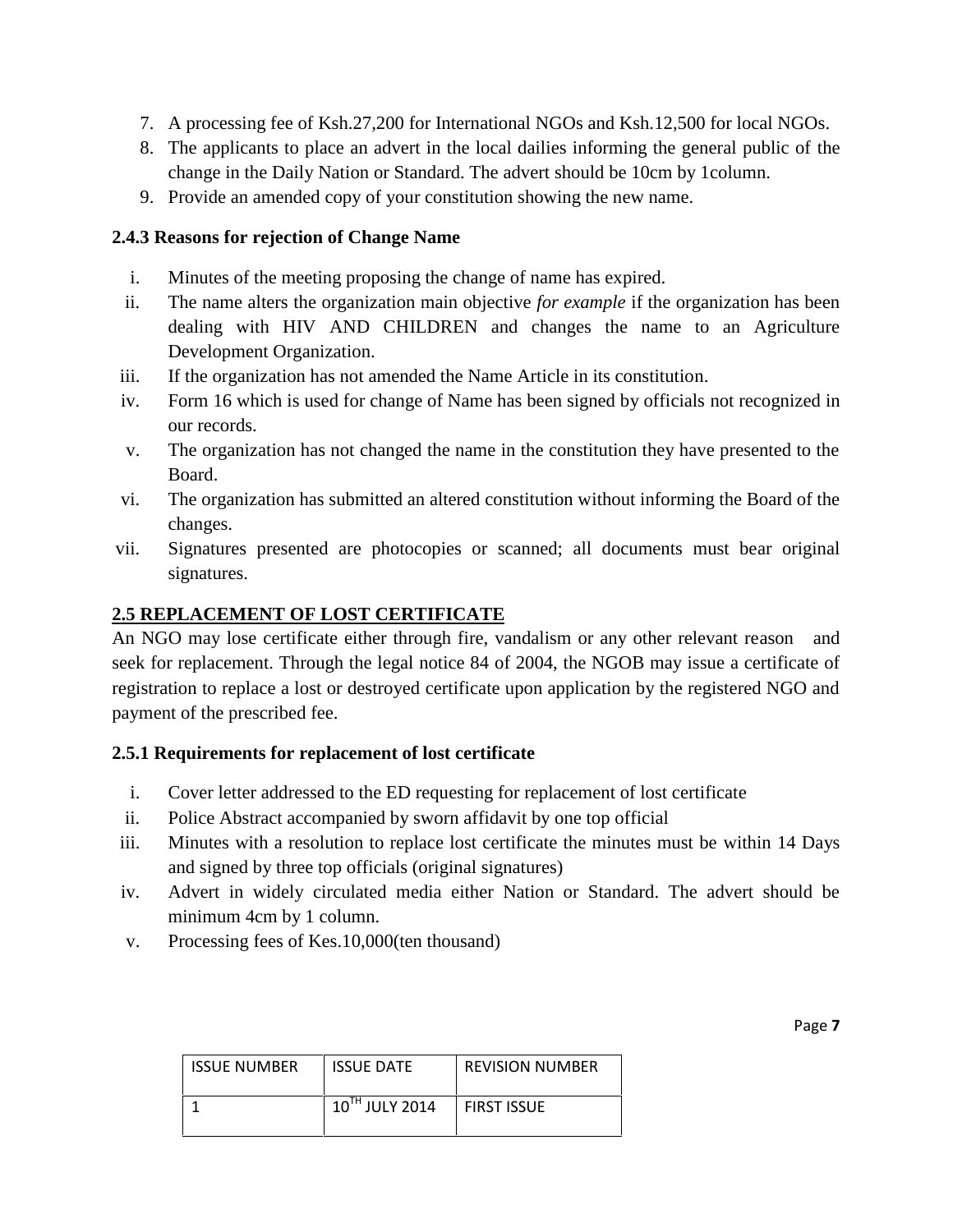## **2.6 DISSOLUTION**

Section 21 of the NGOs Regulations states that no NGO shall dissolve itself without prior consent in writing of the Board upon written application addressed to the ED and signed by three top officials of the organization. The organization wishing to dissolve itself shall: -

- i. A written application addressed to the ED and signed by three top officials of the organization
- ii. Provide a copy of the minutes authorizing the dissolution of the organization.
- iii. Place an advertisement in the local dailies informing the general public of the intended dissolution of the organization
- iv. Provide documentary evidence that all their employees have received their terminal dues
- v. Provide an inventory of all assets of the NGO and clearly outline a plan for transferring the said assets to an organization with similar objectives. This shall be analysed alongside F-14 that the organization has been submitting.
- vi. Surrender the Original certificate of registration
- vii. Ksh. 2,000 (Two thousand) processing fee.

## **2.7 NOTIFICATION ON CHANGE OF ADDRESS**

Sec 20(3) of the Regulations requires that Applicants seeking to change their physical and postal addresses are required to fill **form 4** also known as the change of address notification.

This is then filed with NGOB upon which the NGOB updates the database to this effect.

#### **2.8 APPLICATION FOR WORK PERMITS**

Sec 28 of the regulations provide that any organization wishing to obtain work permits in respect of prospective non citizens shall apply in writing to the principal immigration through NGOB.

The application should contain a detailed CV of the employee plus a justification by the organization detailing reasons for requesting for a work permit. This should be accompanied by a payment of Kenya Shillings twenty Thousand (KES 20,000).

Entry Permits are issued to non-citizens with professional skills who wish to give their services to the Kenya labour market. Such skills do not have to be necessarily unavailable in the Kenyan labour market but there must be sufficient reasons and or justifications for the decision to employ an expatriate.

These needs maybe classified as follows:-

1. Short terms services e.g. six months

| <b>ISSUE NUMBER</b> | <b>ISSUE DATE</b>   | <b>REVISION NUMBER</b> |
|---------------------|---------------------|------------------------|
|                     | $10^{TH}$ JULY 2014 | <b>FIRST ISSUE</b>     |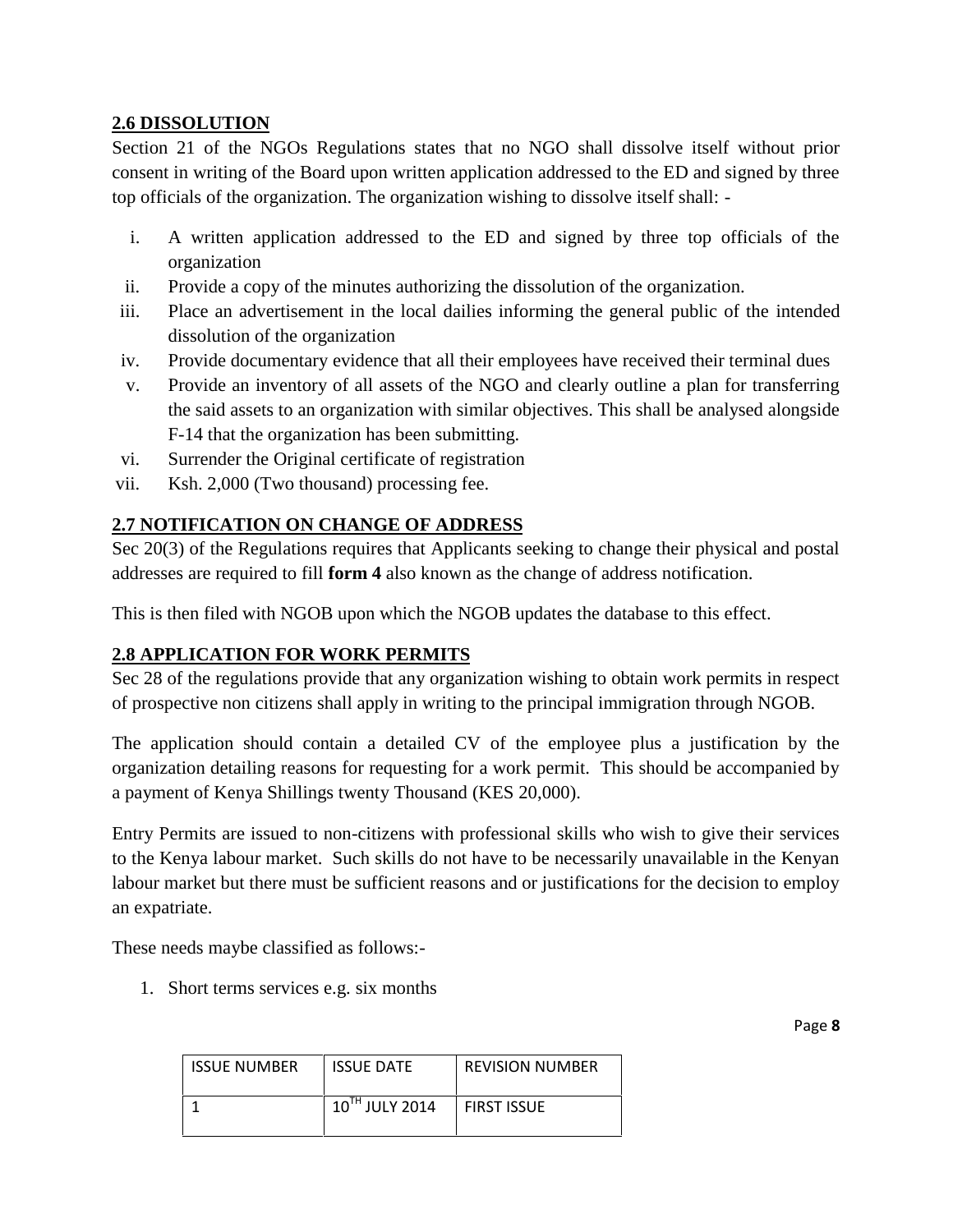- 2. Voluntary services / Interns
- 3. Paid positions for which there are insufficient skills in the country
- 4. Where individuals are important for the sustainability of the organizations
- 5. Where there is a bilateral agreement with the Kenya government (evidence must be provided).
- 6. Where there is evidence that no Kenyan has shown interest for the position despite advertisement.
- 7. Position was advertised internationally and no Kenyan qualified(evidence of this must be provided)

Section 28 of the NGOs Regulations requires that any registered organization wishing to obtain entry permits in respect of prospective non Kenyan employees ensures that;

- a) The services of such employees are necessary for the proper function of the Organization; or
- b) No persons with comparable skills are available locally;
- c) Such employees will contribute towards the training of Kenyans to obtain scientific, technical and managerial skills,

#### **2.8.1 Work Permit Recommendation Requirements**

Letter addressed to Executive Director, NGOs Co-ordination Board requesting for recommendation letter.

#### **Attach the following:**

- 1. Application Form for Work Permit duly completed (from Immigration) Details in the work permit application forms include among others:
	- The organization should give the designation by which the job is known within the firm.
	- A description of what the individual holding the position is required to do, what staff he supervises directly and who supervises him should be indicated. Estimate value of materials, equipment or money for which she /he is responsible should also be mentioned.

| <b>ISSUE NUMBER</b> | <b>ISSUE DATE</b> | <b>REVISION NUMBER</b> |
|---------------------|-------------------|------------------------|
|                     | 10TH JULY 2014    | FIRST ISSUE            |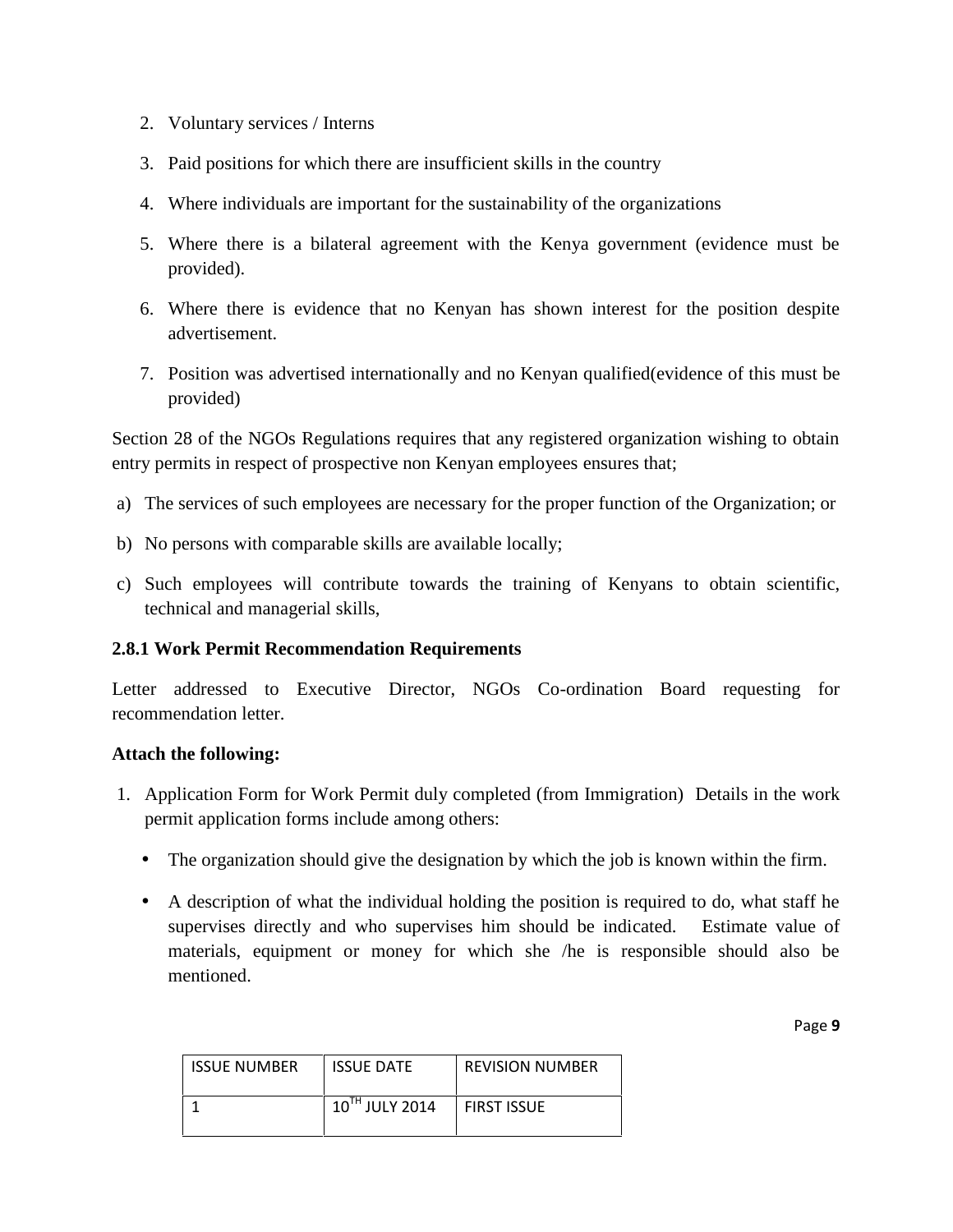- The (applicant) expatriate should state the educational technical or professional qualifications and previous experience.
- Where appropriate a Kenyan citizen is supposed to understudy the expatriate for a period of not more than two years and then hand over the position to them thereafter. A work permit is issued for a minimum period of 6 months to a maximum period of two years. This is however renewable depending on the position held or the period the programme he/she is working for takes.
- 2. Endorsement Form (From the NGOs Board website or offices)
- 3. Applicant Letter of Appointment/Contract
- 4. Copy of the Applicant's C.V.
- 5. Copy of the Applicant's Passport
- 6. 1 passport size photo in white or grey background

7. Copy of the Advertisement of the required position. It is a requirement that all positions should be advertised locally first and it is only if there is no available Kenyan to fill the position that it should be advertised internationally. It is insisted that jobs should be advertised in the local media first to give more Kenyans access to the available positions.

8. A list of all employees of the organization detailing citizenship, position and location in the country

9. KES.20, 000/= processing fee

(Documents shall be submitted in duplicate)

#### **2.8.2 Applications shall be rejected for the following reasons:**

- 1. Paid positions for which there are sufficient skills in the country
- 2. Where organizations expatriate levels are more than 10%
- 3. Where the applicants are not qualified for the position they have applied for.
- 4. Where renewals have been issued more than twice.
- 5. Where there is no evidence that Kenyans were given a reasonable opportunity to apply.

| <b>ISSUE NUMBER</b> | <b>ISSUE DATE</b> | <b>REVISION NUMBER</b> |
|---------------------|-------------------|------------------------|
|                     | 10TH JULY 2014    | <b>FIRST ISSUE</b>     |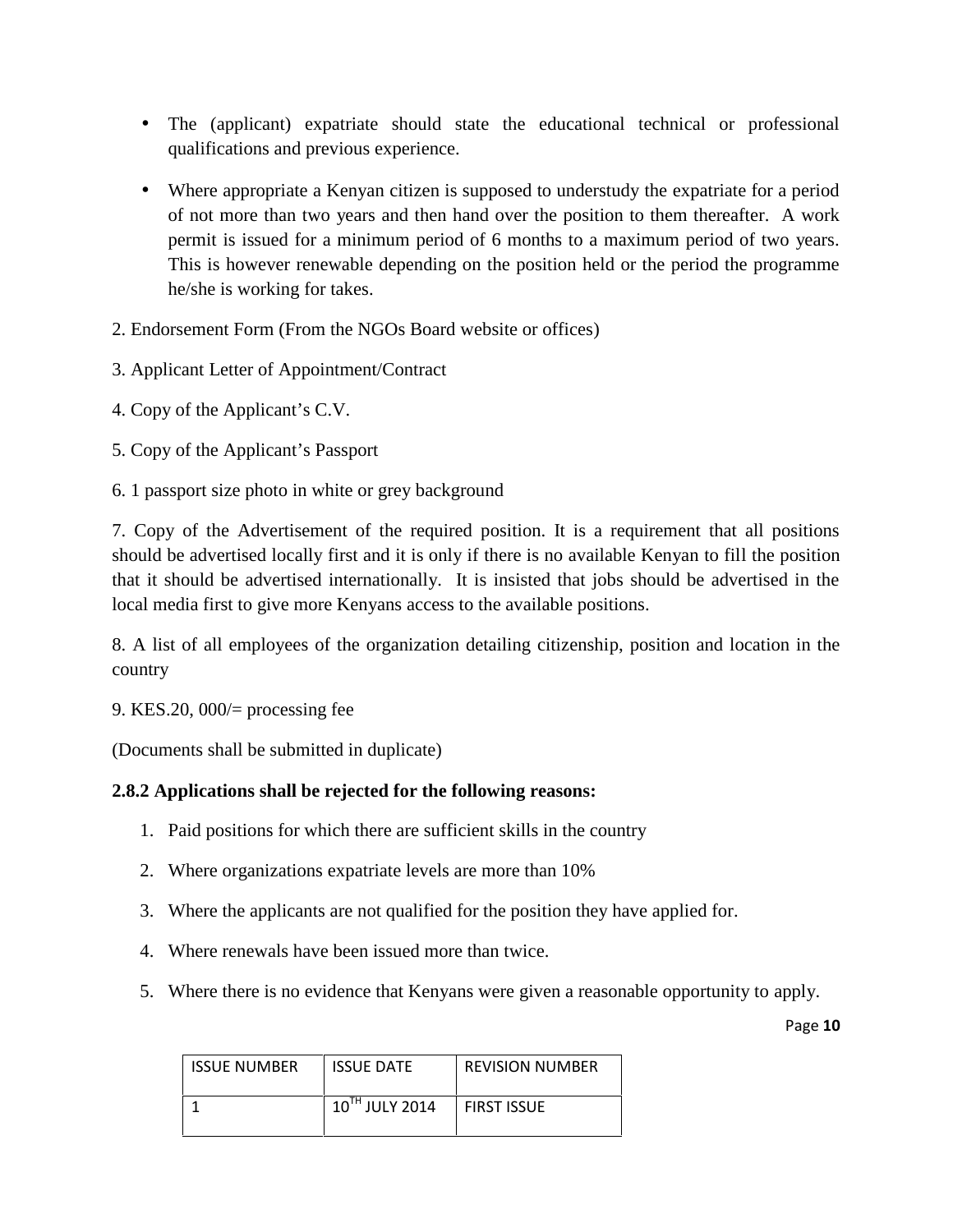- 6. Where there is proven cases of discrimination by the Organization.
- 7. There is evidence that the organization has provided false information in its application
- 8. Where the proposed position will serve a region outside Kenya with no benefit to Kenya
- 9. Where the proposed position is Regional but the NGO does not have their Regional Office in Kenya

#### **2.8.3 Appeal**

In case an application is rejected an applicant can appeal to the Board and the applicant can be requested to appear in a meeting to defend their cases. An application can also be deferred and a client asked to provide additional information or clarifications. Once the information is provided the application goes back to the sub-committee for further consideration.

# **2.9 APPLICATION FOR TAX EXEMPTIONS**

Sec 29 of the Regulations provides for exemption from taxation on equipments or goods imported into the country by NGOs. Applicants write to the ED a letter requesting for the same specifying the type of tax they are seeking exemption from.

## **2.10 RECORDS SEARCH**

Under section 31 of the NGOs Regulations 1992, any member of the public is allowed to inspect the files and the documents therein of any registered organization during normal working hours. They can also obtain copies of documents in the files. To conduct a records search a letter should be written to the ED of the NGOB stating the name of the applicant as well as the organization whose details they wish to search and the information they seek. The applicant can decide whether to carry out the records search themselves or have the Board conduct it on their behalf. This will be upon a requisite payment of Kenya Shillings Three Thousand (KES 3000)

If the applicant decides to conduct the search he/ she will be provided with the facilities to conduct the search. Applicants can request to copy specific documents or the contents of a file provided and will be provided upon payment of the requisite fees i.e. Kenya Shillings One Thousand (KES 1000) per folio, and will be and will provide for under Requirements. If the documents required exceed ten folios then a flat rate Kenya Shillings Ten Thousand (KES 10,000) shall be levied on the applicant.

If the applicant wants the Board to conduct the search on their behalf the same will be done and a letter written to them providing the information sought.

| <b>ISSUE NUMBER</b> | <b>ISSUE DATE</b> | <b>REVISION NUMBER</b> |
|---------------------|-------------------|------------------------|
|                     | 10TH JULY 2014    | <b>FIRST ISSUE</b>     |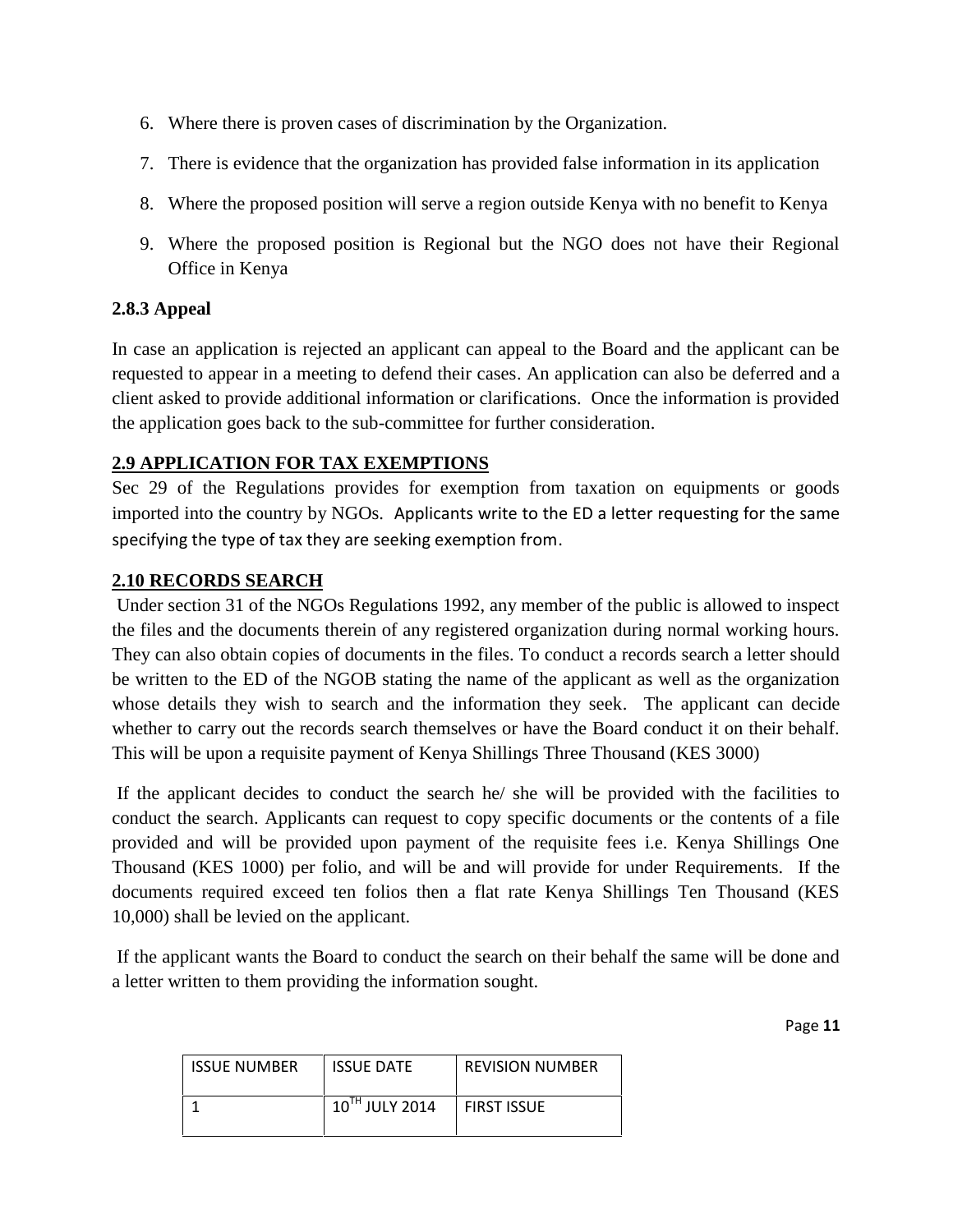# **3.0 ANNUAL RETURNS**

The NGOs Co-ordination Board is mandated to receive and discuss the annual retorts of the non governmental organizations. The requirement to submit annual returns (AR) is articulated in section 24 of the NGOs Regulations 1992. Each NGO is required to submit an annual return within 3 months subsequent to the end of its financial year on **Form 14** (F-14) which is the statutory form set out for the same. It is important to note the following:

- a. The Financial Year of an organization is as stated in their constitution and this cannot be changed without express permission from the Board. An NGO wishing to change its financial year should write to the Board stating the reasons for the change and MUST follow its own provisions for amendment of constitution. b. Each NGO is obliged to know its financial year and should contact the NGOB in case of doubt.
- c. NGOs have 3 months subsequent to the end of their financial year to prepare and submit audited accounts. In the event that it is probable that the audit will be delayed beyond the 3 month period, the NGO can file its annual returns using management accounts and request for more time within which to finalize its audit. Such time should not exceed 60 days. Annual returns should be accompanied by filing fees. Currently the figure is KES 2,000.
- f. NGOs whose returns are outstanding are notified to file the returns and pay the late filing penalty within 21 days from the time such returns become outstanding.
- g. Under legal notice No.84 of 2004, NGOs that do not submit returns by the set deadline shall be deregistered for non-compliance and will only be reinstated after making a formal application for reinstatement and payment of a penalty of KES.25,000, KES.11,000 for issuance of a new certificate and KES.2000 filing fee to accompany their returns.
- h. NGOs should be discouraged from filing nil returns since this implies the NGO is dormant and is a basis for reviewing the NGOs registration. Organizations arc encouraged not to base their reports solely on donor funding but to document as well, contributions from directors in terms of voluntary work and provision of premises as well as contributions from the community. This should be documented on F- 14. It should be noted that NGOs who file nil returns over a period of two (2) to more years are technically implying that the organization is dormant. Such organizations will then be expected to prove existence pursuant to section 18 of the NGOs Act.

| <b>ISSUE NUMBER</b> | <b>ISSUE DATE</b> | <b>REVISION NUMBER</b> |
|---------------------|-------------------|------------------------|
|                     | 10TH JULY 2014    | <b>FIRST ISSUE</b>     |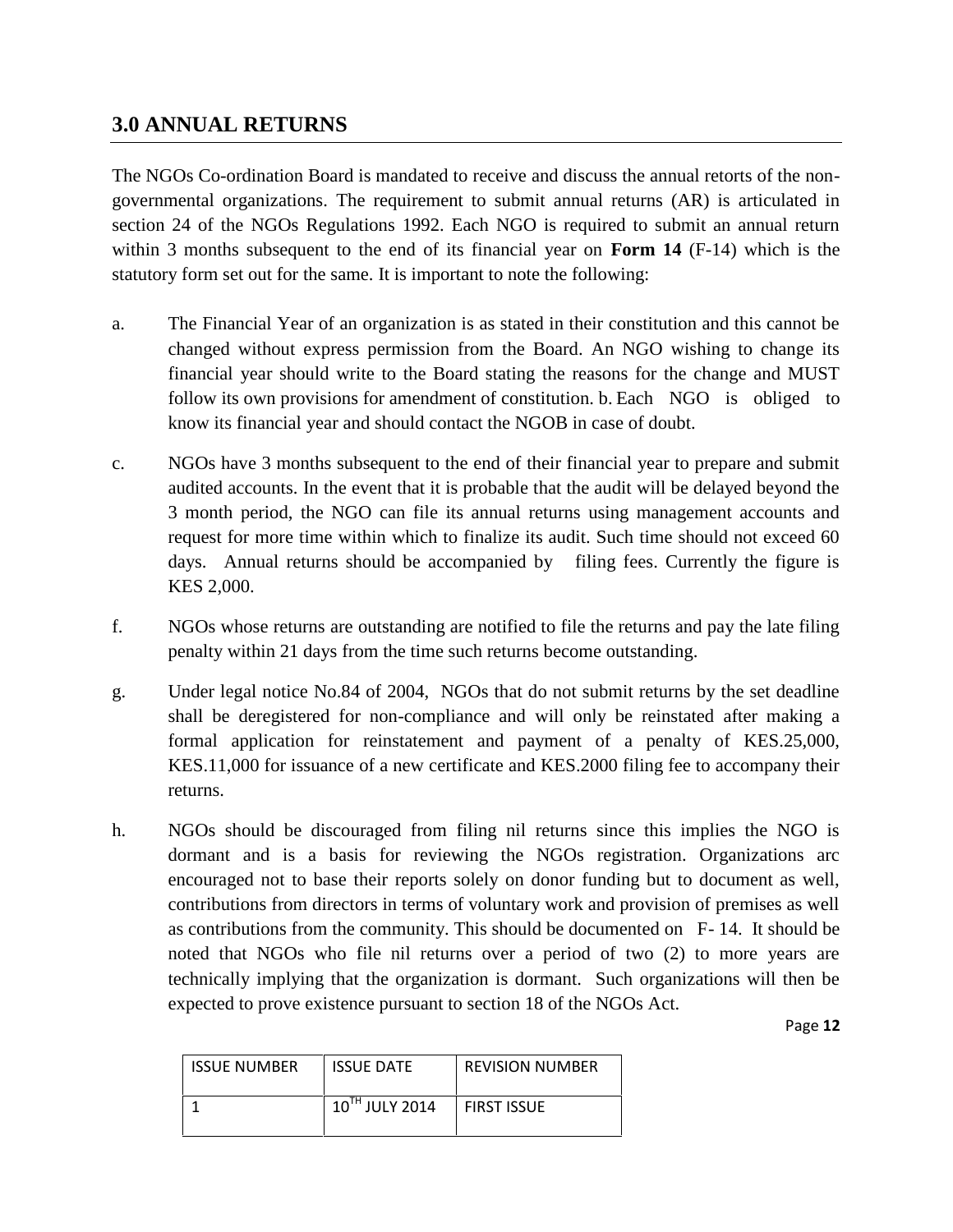#### **3.1. Process for Submission of Annual Returns**

- a. Returns should be submitted on a prescribed Form 14. It should be noted that Annual returns **MUST** be filled in the prescribed form as stipulated in the Regulations under Form 14. Any information or report in any other format will not be accepted. If an organization insists on filing any other report then it shall be accompanied by the prescribed Annual Report.
- b. NGOs should respond to all the relevant parts of Form 14 and should not refer to auxiliary documents.
- c. NGOs may key in Form 14 and reformat it to accommodate more information if necessary.
- d. NGOs with receipts of over Kenya shillings One Million (KES.1, 000,000) per annum **MUST** submit audited accounts. Audits should be conducted by firms registered by the Institute of certified Public Accountants of Kenya (ICPAK).
- e. Financial information MUST be stated in Kenya shillings (KES). Accounts and returns stated in any other currency shall not be accepted.
- f. The audited account MUST be compliant with International Financial Reporting Standards (IFRSs).

# **4.0 GOVERNANCE**

The English word "governance" comes from the Latin word meaning "to steer, guide, or direct." The term generally refers to the way in which power is assumed, conveyed, and exercised within a society or an organization.

Good governance" can also be viewed as a sharing of decision-making authority so that power and resources don't accumulate in the hands of a single individual or group. Good NGO governance is based on the distinction between organizational entities (management and the governing body) and the distribution of decision-making power between them. This arrangement helps restrain and moderate the control of any one person or group, ensure the organization's resources are well managed, and safeguard the NGO's public-service orientation.

Good governance is "a transparent decision-making process in which the leadership of a nonprofit organization, in an effective and accountable way, directs resources and exercises power on the basis of shared values.

| <b>ISSUE NUMBER</b> | <b>ISSUE DATE</b>   | <b>REVISION NUMBER</b> |
|---------------------|---------------------|------------------------|
|                     | $10^{TH}$ JULY 2014 | <b>FIRST ISSUE</b>     |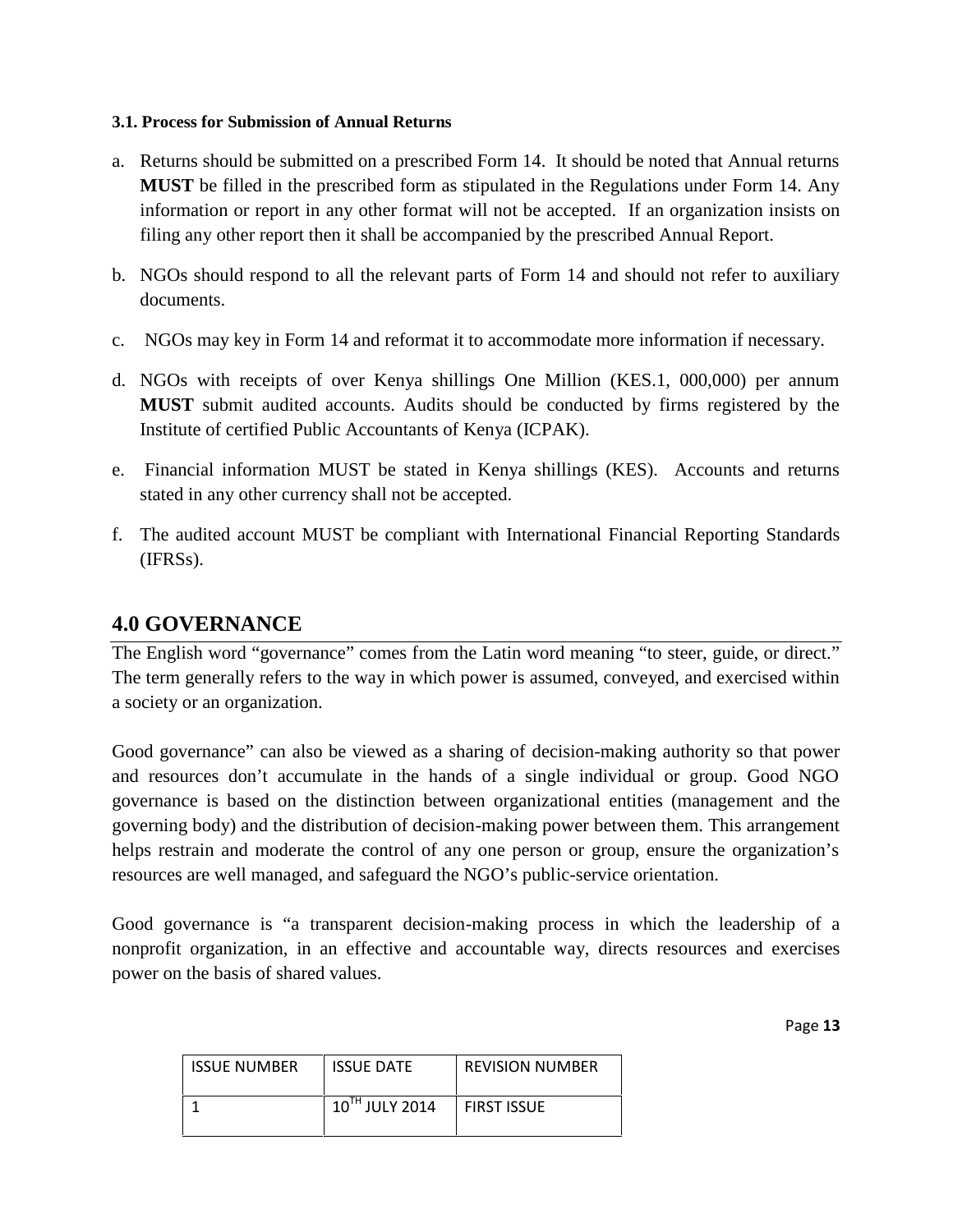#### **4.1 Formal structure of good Governance**

The structure can either take the form of association or Foundations.

- **i) Associations;** are membership-based organizations whose members constitute its highest governing body. They can be formed to serve the public benefit or the mutual interest of members. Regulations vary as to who and how many persons may found an association.
- **ii) Foundations** traditionally must have property dedicated to a specific purpose. Foundations do not have members. Instead they are governed by a board of directors that is appointed by the founders and is often self-perpetuating

# **4.2 Establishment of The Board and The Role of The Board of Directors Establishment of Substantive Board**

This is one of the requirements of terms and condition attached to NGOs registration certificate. Every NGO is required to form a substantive Board after one year of registration. To enhance and promote proper decision making, Minimum number of Board members must 5 and a maximum of 11.

#### **4.2.1 What is the role of the Board**

.

- i. The role of the board, in a single word, is governance.
- ii. To govern is to set the direction for the organization's future.
- iii. Governance focuses on a clear definition by the board regarding the purpose (mission), desired future (vision), values, goals and policies for the organization.
- iv. Boards must be highly disciplined in building and maintaining this governance focus.

#### **4.2.2 Role of the Board versus the Executive Directors**

i. The role of the executive director is different and separate from that of the board. Both provide leadership, but in different ways.

| <b>ISSUE NUMBER</b> | <b>ISSUE DATE</b>   | <b>REVISION NUMBER</b> |
|---------------------|---------------------|------------------------|
|                     | $10^{TH}$ JULY 2014 | <b>FIRST ISSUE</b>     |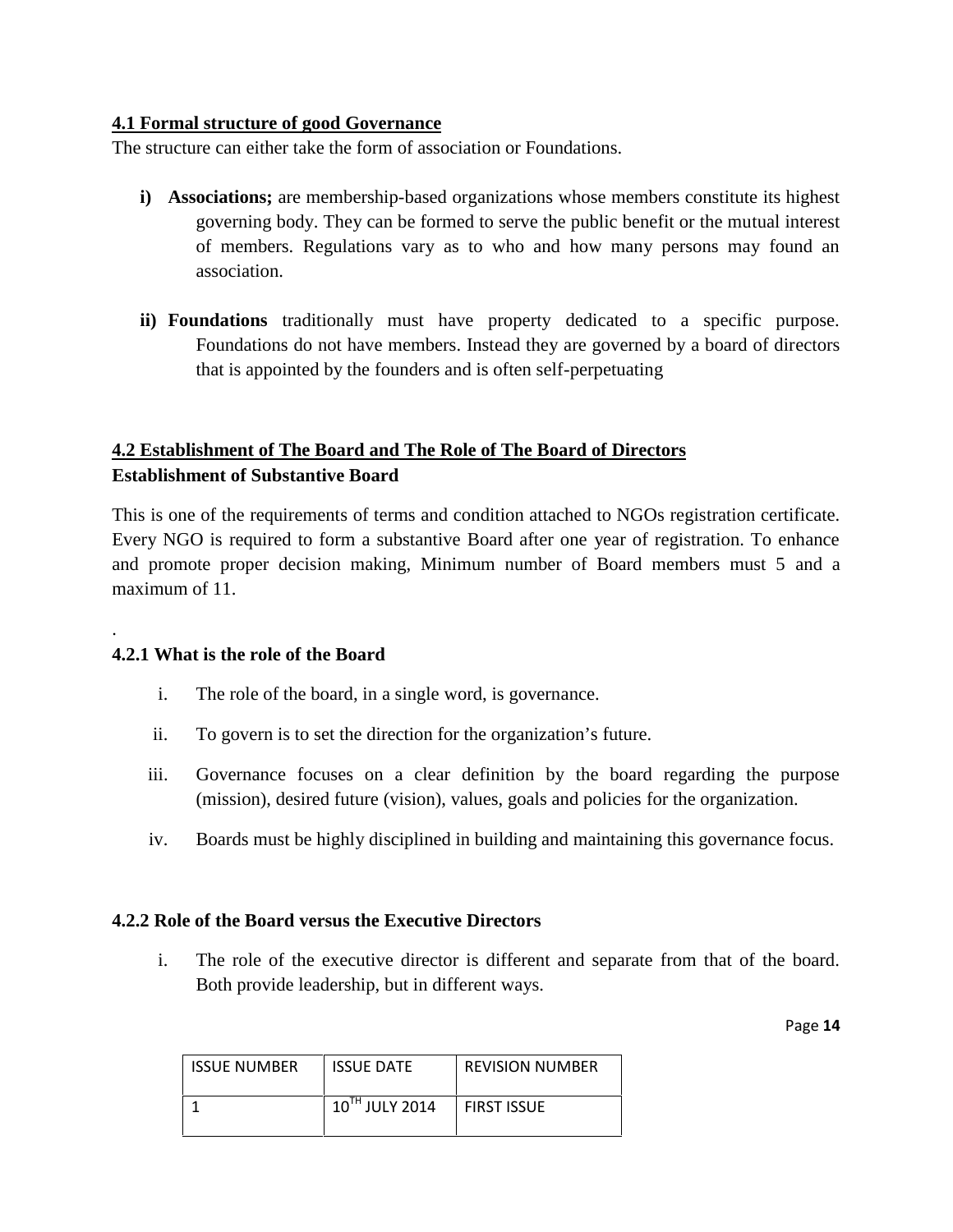- ii. The board's leadership is through effective governance; the executive director's leadership is through effective management.
- iii. It should not involve itself directly in the management of staff. That's the job of the executive director. It's the reason the executive director is hired

### **4.3 What Are The Primary Responsibilities Of The Board**

To the degree the board attends to these eight governance tasks, it enhances its effectiveness and achieves its purpose.

## **i. Hiring and monitoring the performance of the executive director**

The board's executive director is its key staff member who, for all intents and purposes, should be regarded as its single employee.

The executive director provides expert advice, makes recommendations for board action, and implements the direction and decisions set by the board.

The executive director, not the board, provides staff leadership and staff direction, according to policies approved by the board.

#### **ii. Defining the Vision**

An organization's vision is its dream for its future. It is the board's responsibility to ensure that a clear vision is defined for the organization.

Ideally, it reflects the future desired by the majority of its members, and is not set by the board in isolation.

#### **iii. Setting strategic direction**

Planning is "strategic" to the extent that it leads the organization from its current reality toward its desired future, that is, its vision.

The board sets this strategic direction by clarifying the organization's mission, vision, values, goals and policies.

Once the expectations for the organization's future have been clarified, the board must set a schedule for the completion of both short and long term goals.

#### **iv. Approving the budget**

ISSUE NUMBER | ISSUE DATE | REVISION NUMBER  $10^{TH}$  JULY 2014 FIRST ISSUE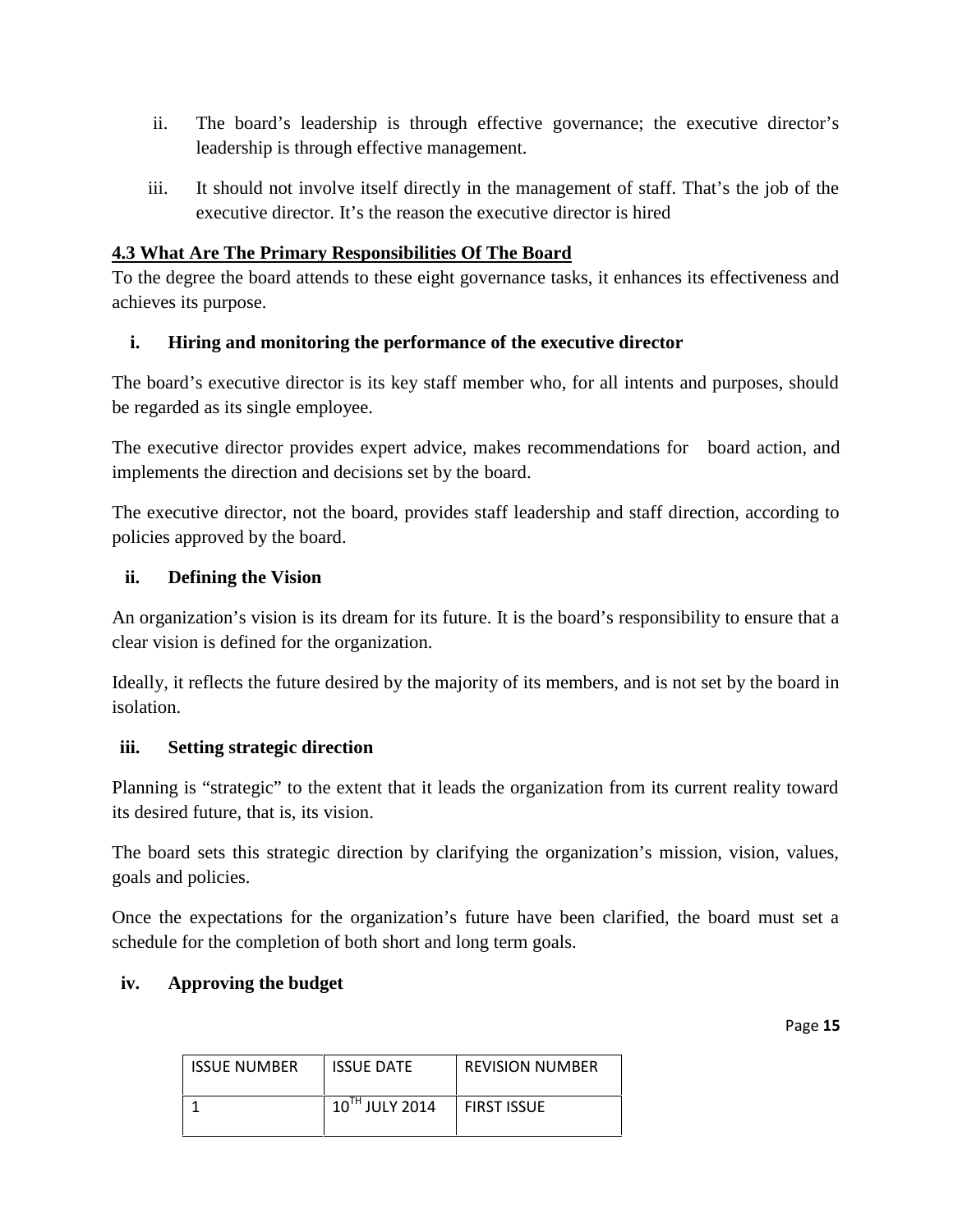The purpose of the budget is to support those specific goals that help the board achieve its mission and vision.

The budget is not solely to maintain the system's annual operation. It is an integral part of the change process as the board works towards the achievement of specific goals.

#### **v. Focusing on results**

A board's focus should always be directed toward its mission and vision, and the results it desires to achieve.

Only when the organization's purpose is clear, its vision and values well defined, and its goals specific, can the board maintain a focus on desired results. Without this focus, the board's attention shifts to management, and an interest in the activities of staff.

#### **vi. Advocating for constituents**

The board has a political role as an advocate for its constituents.

Constituents place their trust in the board and expect the board to provide strong leadership and to lobby for support of the organization's visions and goals.

#### **vii. Communicating**

The board has a responsibility to ensure that its publics are informed about the organization's mission, vision, values, goals, policies and achievements.

It also has the responsibility to listen, seek input and hear feedback from its constituents.

#### **viii. Resource mobilization**

Securing funding and other resources to support the work of the charity is a key board responsibility

Fund-raising is not just for staff. The foundation of the board's role in fund-raising is the board's responsibility to assure that there are sufficient resources to run the organization.

#### **4.4 What is Board Accountability**

The board, as the governing body, is accountable for everything that happens within the organization. As a result, some board members may feel that the board has both the right and the

| <b>ISSUE NUMBER</b> | <b>ISSUE DATE</b> | <b>REVISION NUMBER</b> |
|---------------------|-------------------|------------------------|
|                     | 10TH JULY 2014    | <b>FIRST ISSUE</b>     |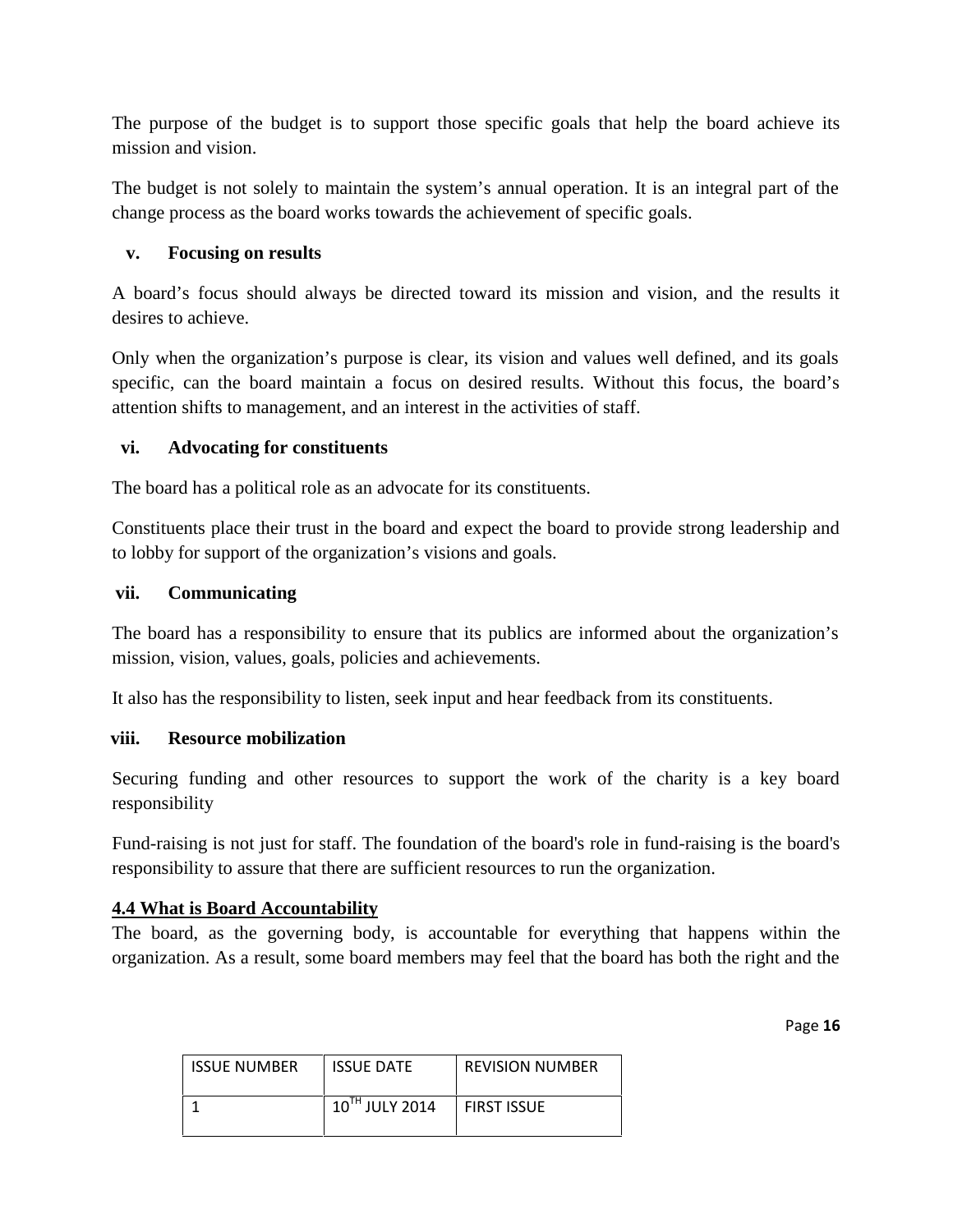responsibility to be informed of anything and everything about the organization that interests them.

Although the board retains the ultimate accountability for everything, it cannot reasonably be expected to be informed of everything and to be involved in everything.

The board has to be willing to assign responsibilities to others – primarily the executive director, who in turn assigns responsibilities to staff.

## **4.5 Powers Of Individual Board Members**

The board exists as a corporate body. The board is the legal entity, not its members individually. It exists only when it is in session at a duly constituted meeting.

Anything that board members do, individually or collectively, must either be with permission of the board from an earlier meeting, or must be ratified by the board at a subsequent meeting.

With this understanding, it becomes clear that the board, and not its members individually, provides the direction for the organization and to the executive director

- i. Similarly, it becomes clear that the executive director takes direction from the board, and not from individual board members.
- ii. Effective board members conduct their business, deal with matters, discuss and debate issues, receive and consider recommendations, and make decisions by board motion at properly called board meetings.

#### **4.6 What Are The Duties Of The Board Chairperson**

- i. The Board chairperson is acknowledged as the Board's leader.
- ii. The chairperson traditionally acts as the Board's spokesperson and is viewed as the communication link between the Board and the Executive Director when the board is not in session.
- iii. The chairperson focuses the Board to its governance role and responsibilities.
- iv. The chairperson does not, without the board's approval, make board level decisions, speak on its behalf, or direct the executive director. The board chair can only undertake what the board allows.
- Page **17** v. A chairperson's primary duties are to: prepare for and conduct board meetings; provide leadership at and away from the board table; act, with the authorization of the board, as

| <b>ISSUE NUMBER</b> | <b>ISSUE DATE</b> | <b>REVISION NUMBER</b> |
|---------------------|-------------------|------------------------|
|                     | 10TH JULY 2014    | <b>FIRST ISSUE</b>     |